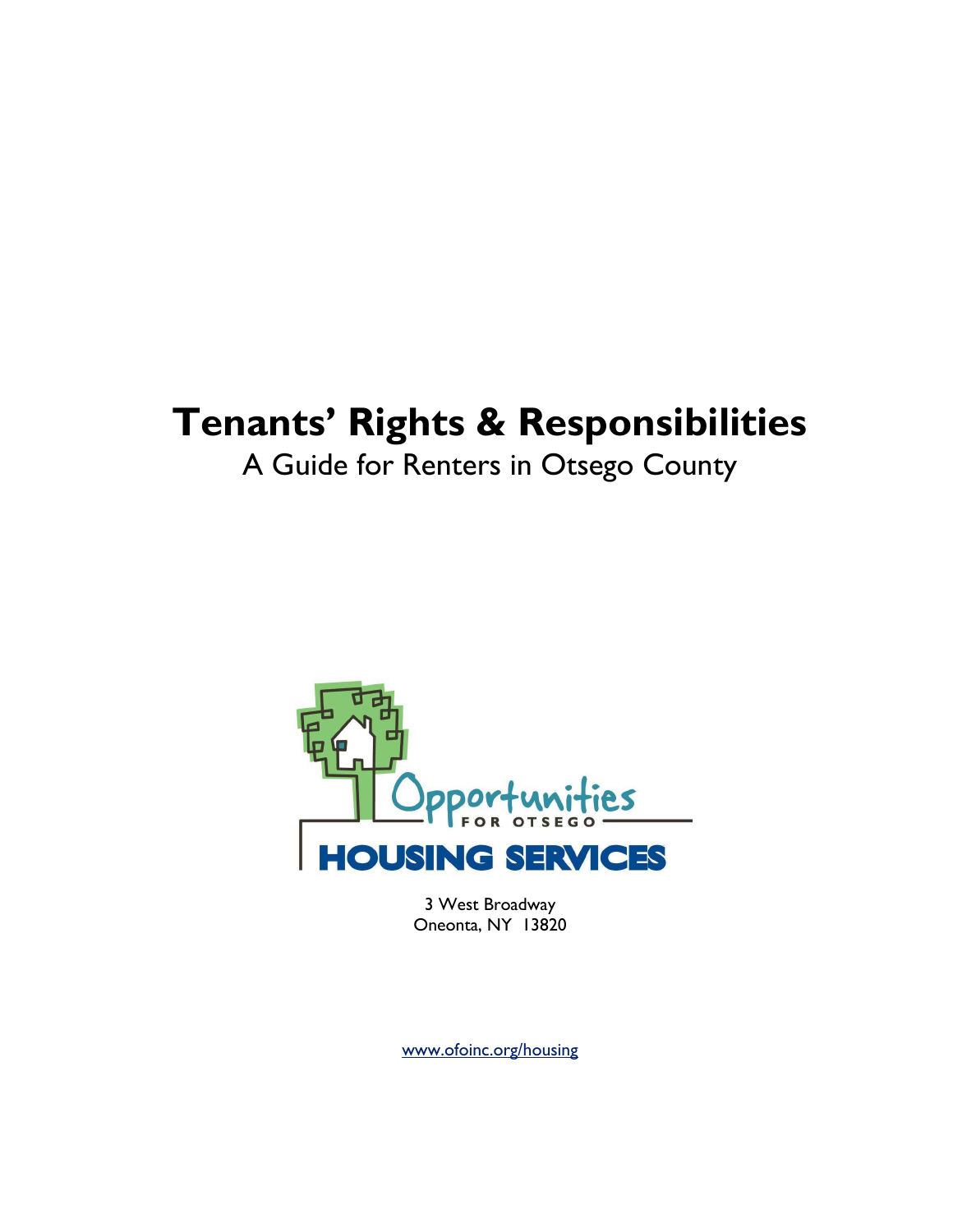This booklet provides information about tenants' rights in Otsego County, New York.

If you live outside of Otsego County, your rights may be different. Contact the Legal Aid office where you live for more information.

This booklet gives general information only. It does not give legal advice or advice about specific situations. If you need legal advice, contact the local Legal Aid office.

If you have an impairment, disability, language barrier, or otherwise require an alternative means of reading this guide, please contact Opportunities for Otsego.



Developed by Opportunities for Otsego, Inc., 2019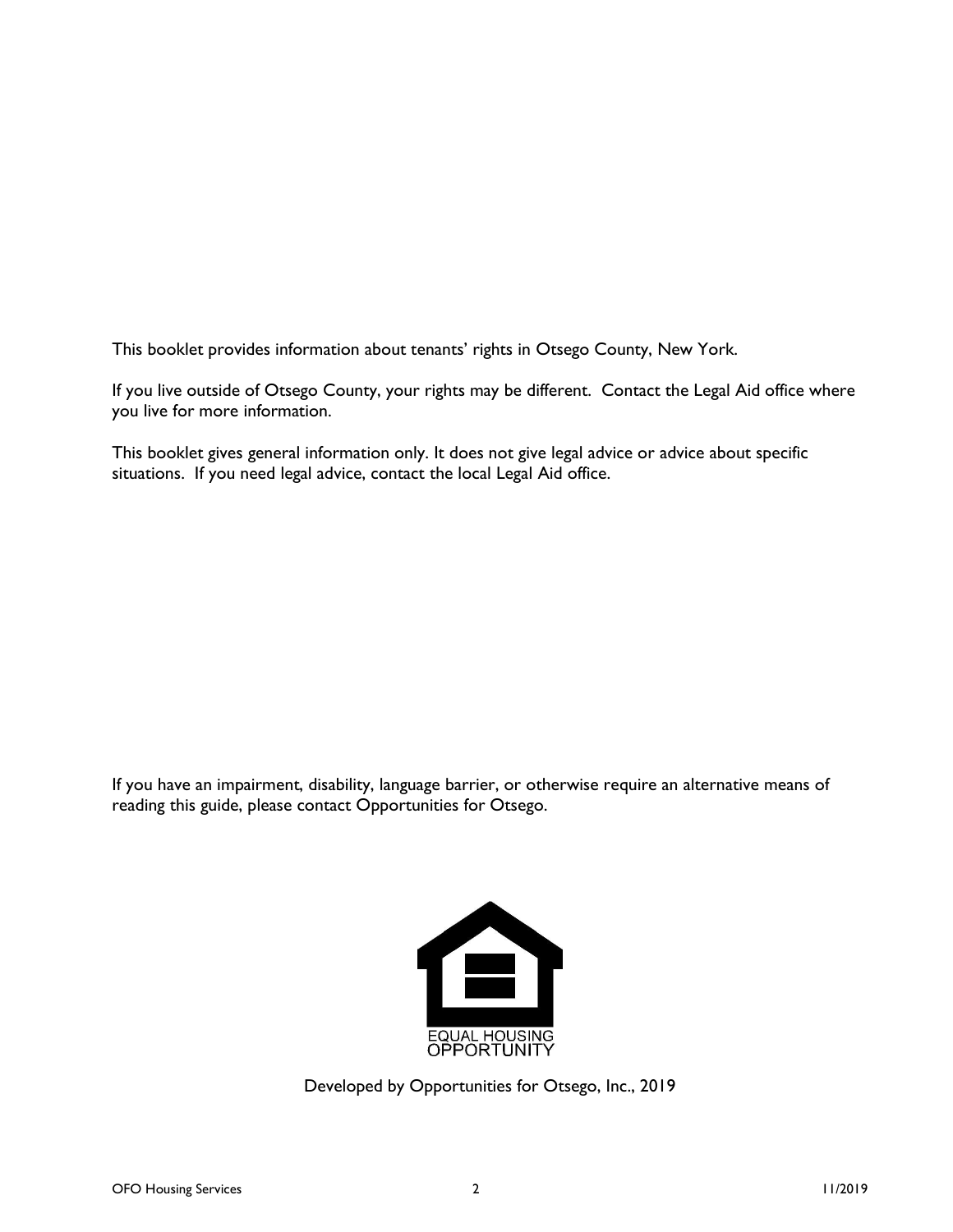## TABLE OF CONTENTS

| Moving Before Your Lease or Rental Agreement Expires: |  |
|-------------------------------------------------------|--|
|                                                       |  |
|                                                       |  |
|                                                       |  |
| <b>Lease Terminations:</b>                            |  |
|                                                       |  |
|                                                       |  |
|                                                       |  |
|                                                       |  |
|                                                       |  |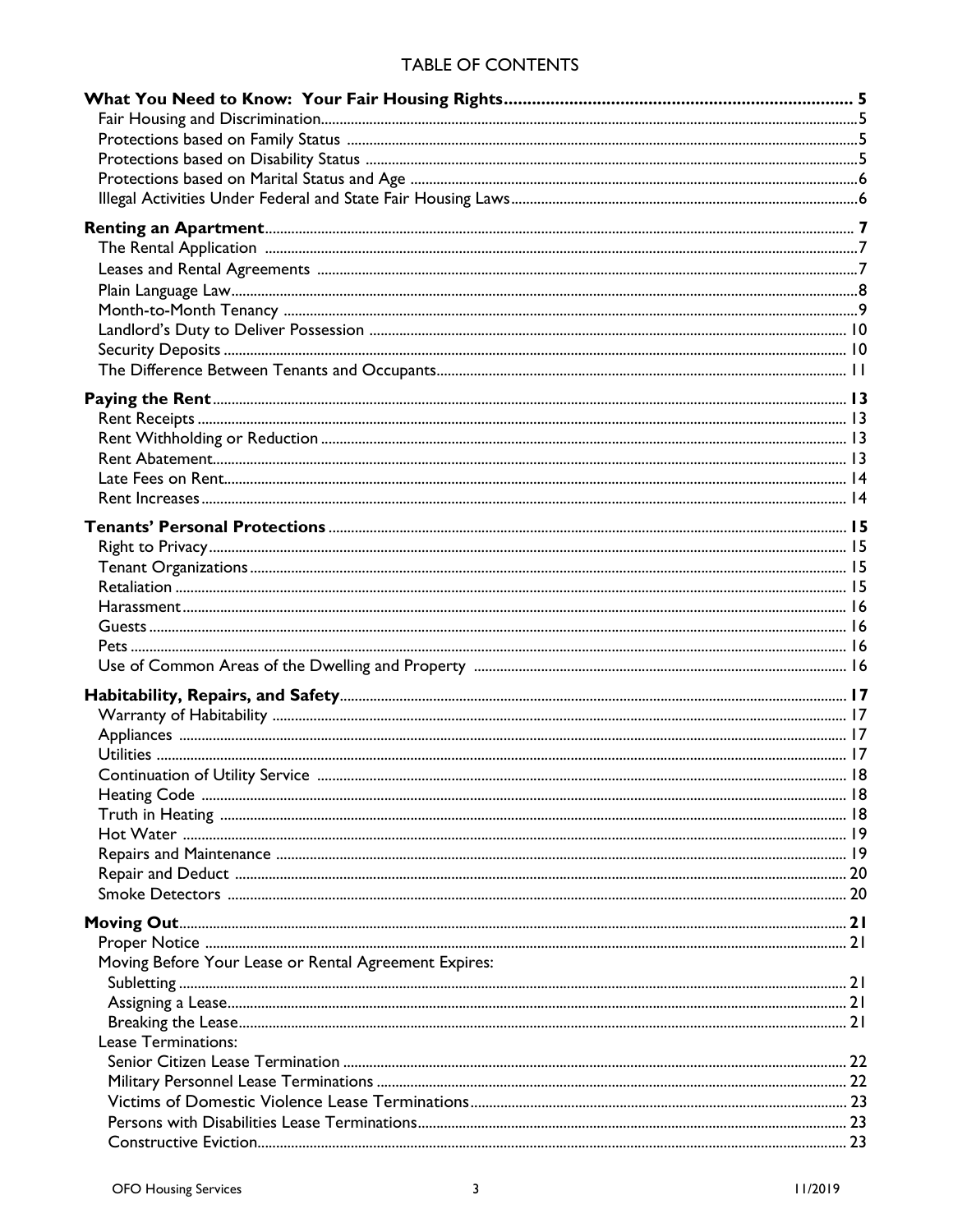# TABLE OF CONTENTS (continued)

| Suggested Defenses in Eviction Proceedings: |  |
|---------------------------------------------|--|
|                                             |  |
|                                             |  |
|                                             |  |
|                                             |  |
|                                             |  |
|                                             |  |
|                                             |  |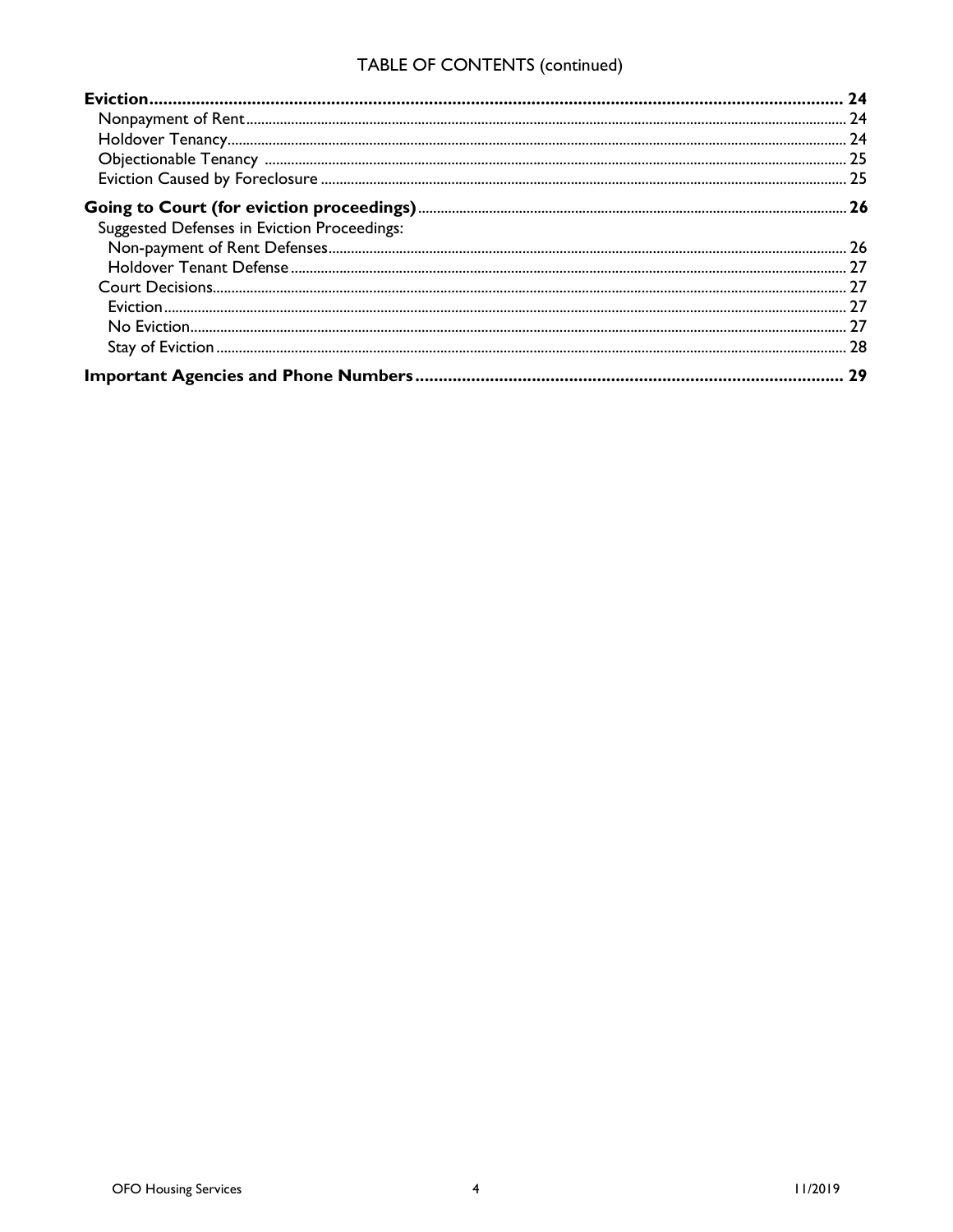## What You Need to Know: Your Fair Housing Rights

Federal and New York State fair housing laws protect everyone from illegal discrimination. Fair housing laws apply to all housing providers, including realtors, home sellers, lenders (banks and credit unions), home insurance agents, home appraisers, and landlords and apartment or property managers. Knowing your fair housing rights ensures your housing choice by helping you to identify discriminatory acts and to know where to get help in filing a formal fair housing complaint.

## Fair Housing and Discrimination

Under state and federal laws, it is illegal to refuse to rent or to renew a lease based on race, color, religion, national origin, age, sex, marital status, military status, family status (e.g. a parent with children), disability, sexual orientation, lawful source of income (to include child support and/or Public Assistance), gender identity or expression. These categories are referred to as "protected classes" in federal and state fair housing laws.

## More information on Protections Based on Family Status

Landlords may not refuse to lease an apartment or discriminate against any person in the terms of the rental unit because a person has children living with him/her. The law also protects those who act as foster parents, legal guardians, or give birth to children during the term of the rental agreement. A clause in a lease that prohibits childbearing, foster parenting, or legal guardianship is illegal and cannot be enforced.

Although overcrowding is a concern due to public health, a blanket policy limiting the number of occupants based on the number of bedrooms may be in violation of Fair Housing laws. Occupancy standards in New York State are determined by the square footage of the apartment and bedrooms, among other factors. In the City of Oneonta, maximum occupancy is defined in Oneonta Housing Code § 158-10 of Article II, Residential Premises.

## More Information on Protections Based on Disability Status

Disability is defined as having a physical or mental impairment to one's life activities, as documented by a doctor. People who are in or have completed treatment for alcohol or drug addiction are considered by the Americans with Disabilities Act and the New York State Human Rights Law to be persons with a disability.

Landlords have an obligation under federal and state fair housing laws to make reasonable accommodations and to allow reasonable modifications to be made for people with disabilities. For example, if a current or prospective tenant with a disability needs to park closer to the building entrance and the landlord provides off-street parking, the landlord must designate a suitable parking space for the exclusive use of that tenant. Similarly, if a landlord maintains a "no pets" policy, an exception to the policy must be granted to a disabled person who requires a service animal.

Modifications to a dwelling, such as the installation of grab bars in a bathroom or a wheelchair ramp, must also be allowed. In privately-owned housing that does not receive any government subsidies, it is the tenant's obligation to pay for such alterations. Tenants of privately-owned housing must also return the apartment to its original state when they leave, if required by the landlord to do so.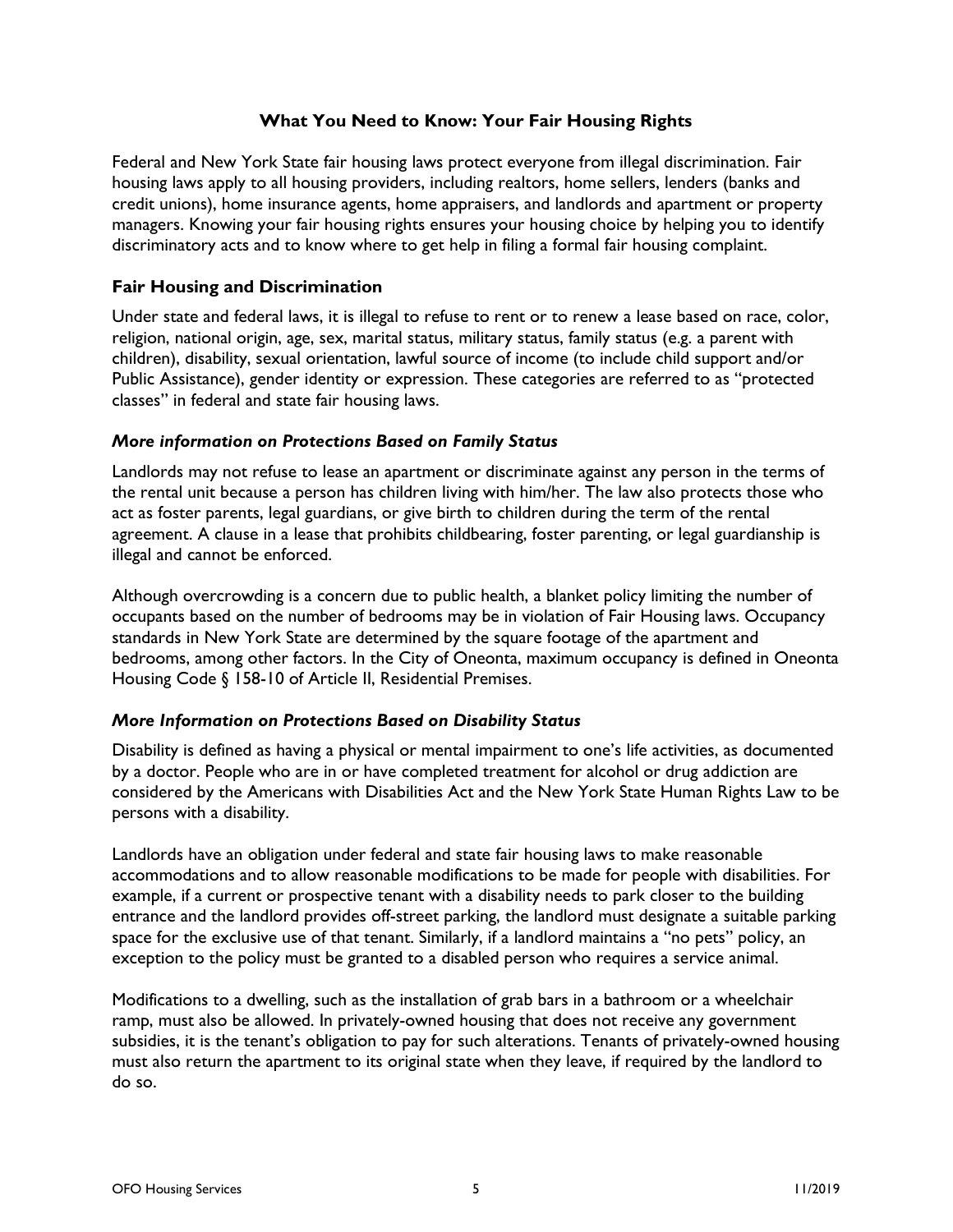## More information on Protections Based on Marital Status and Age

Marital status protection under the law covers all adults 18 years and older, whether they are single, married, divorced, separated, or widowed.

Age protection applies to everyone 18 years and over. A landlord may refuse to rent to someone who is under 18 years of age because leases and other agreements made with a person under the age of 18 are not enforceable.

#### Illegal Activities Under Federal and State Fair Housing Laws

Examples of illegal activities include, but are not limited to:

- Misrepresenting the availability of an apartment. For example, a landlord tells a single mother of 2 small children that his apartment is no longer available and then shows it to a single man the next day.
- Discriminatory advertising, such as an advertisement that lists an apartment for rent and states "this apartment is for young, married couples".
- Using rental applications that discriminate with questions about race, marital status, and/or religion, as examples.
- Refusing to rent to tenants with children under the age of six who have known elevated blood lead levels.

Any tenant or potential tenant who feels that a landlord has violated his/her fair housing rights can refer to Opportunities for Otsego's Fair Housing Guide at www.ofoinc.org/housing or call Opportunities for Otsego's Housing Services office at 607.433.8000. A counselor is available to discuss individual situations and may be able to help tenants file formal complaints with the U.S. Department of Housing and Urban Development (HUD) and/or the New York State Division of Human Rights. These agencies can investigate claims and act on the tenant's behalf if it is determined that a landlord has violated the Fair Housing law.

NOTE: Tenants have one year (12 months) from the date of an alleged Fair Housing violation to file a claim with HUD.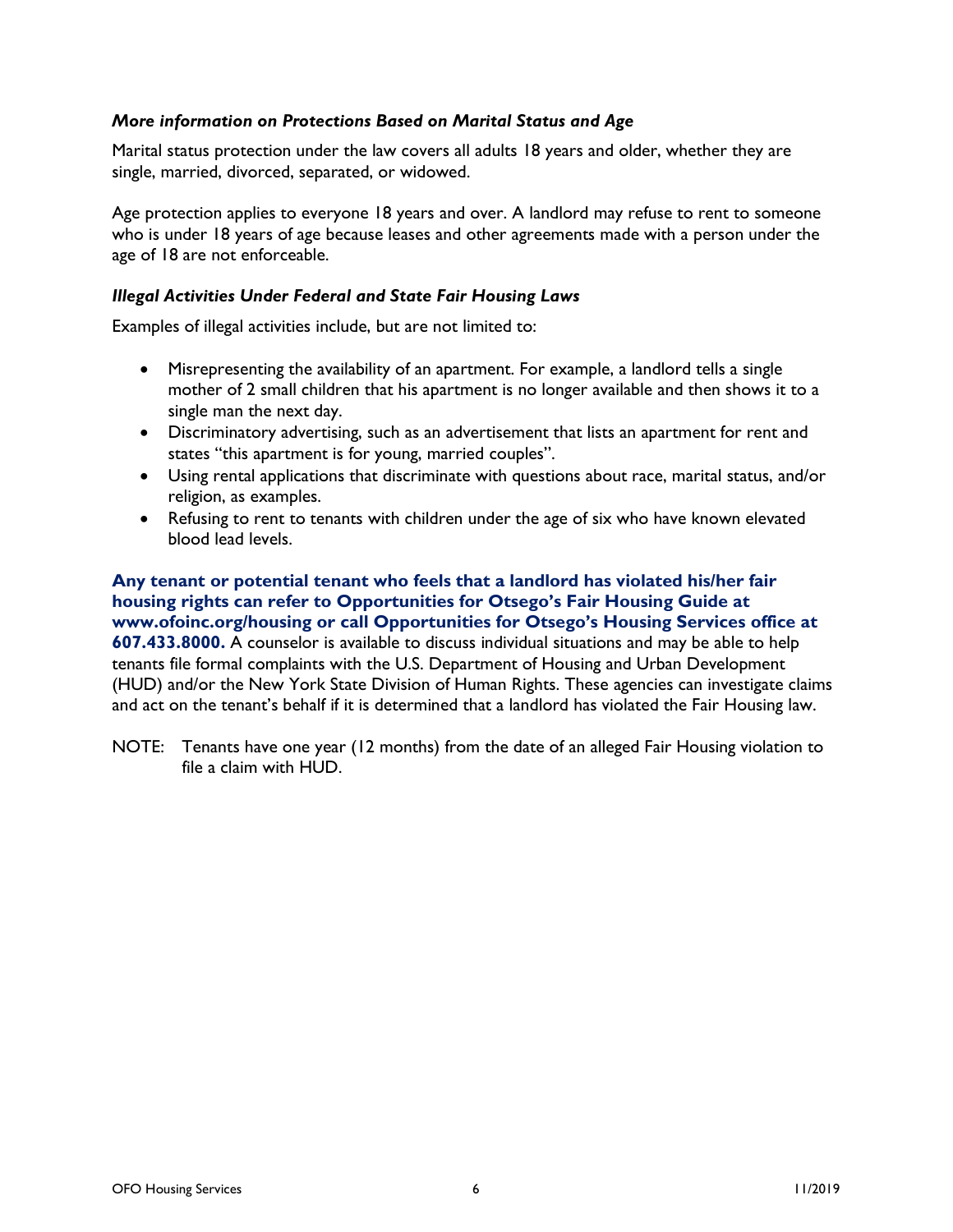## RENTING AN APARTMENT

## The Rental Application

Rental applications are important to a landlord when choosing new tenants. The landlord is looking for responsible tenants who will take care of the apartments, respect the rights of other tenants, and pay the rent on time. A landlord may reject an application for poor credit history, insufficient income, a negative reference from an employer, and/or a criminal conviction. As long as a landlord's decision isn't discriminatory, as discussed previously, he/she can choose whomever he/she wants to rent the apartment.

As of June 2019, landlords are prohibited from discriminating on the basis of a tenant's eviction history and cannot refuse to rent or offer a lease to a tenant on the basis that the tenant was involved in a past or pending eviction lawsuit.

The landlord may ask for a variety of information before agreeing to rent, including an applicant's Social Security number and driver's license number. Applicants should make sure to fill out rental applications completely. Tenants who do not feel comfortable giving their Social Security numbers can try asking the landlord to process the application with printed credit and background reports provided by the tenant. The landlord may not agree to this and has the right to simply deny the application. It is very important that all information on a rental application be accurate and true.

NOTE: Under the Statewide Housing Stability and Tenant Protection Act of 2019, it is illegal for a landlord to refuse to rent to a person who has had a prior or pending legal landlord-tenant action (e.g., eviction) with a previous landlord. Individuals who believe they were denied an apartment based on the fact that the landlord learned of a prior or present landlord-tenant action should contact the New York State Attorney General's office at 1.800.771.7755.

Also, under the Statewide Housing Stability and Tenant Protection Act of 2019, it is now illegal for landlords to charge an application fee. Background and credit check fees are limited to \$20.00 total.

#### Leases and Rental Agreements

The State of New York defines a lease as any agreement to rent between landlord and tenant. A lease can be either a written or an oral (verbal) agreement. Oral lease agreements may not last longer than 12 months and restrictions or agreements reached cannot be legally enforced unless they are part of the written lease. Verbal promises made by the landlord, such as "I'll fix those screens", or "I'll put in a new stove", are not valid unless they are written into the lease. Having a lease in place is important to protect the rights of both the tenant and the landlord. A lease spells out the specific terms of the rental agreement. Terms include:

- The amount of the rent and when it is due;
- The name and address of the landlord and where rents payments are to be sent;
- The responsibilities of both parties;
- The length of the agreement/lease;
- What each party (the landlord and the tenant) must do if either party wishes to terminate the lease prior to its expiration;
- The exact amount of the security deposit;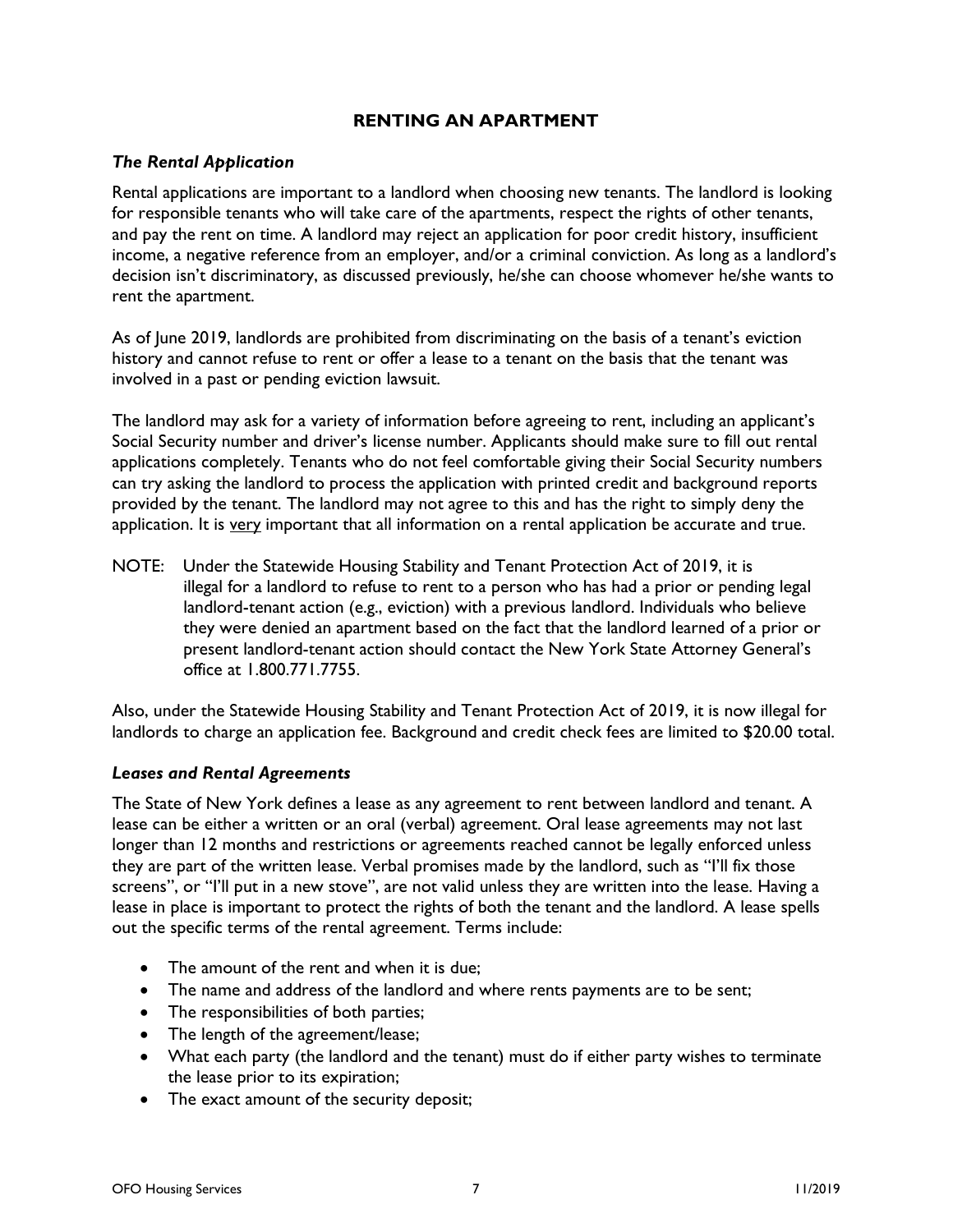Any conditions which must be met for the tenant to receive the full security deposit back when the lease expires or is otherwise terminated.

The landlord and tenant may make other promises to each other, such as who is responsible for the utility bills, parking, and/or if pets are allowed. It is best to have these agreements in writing as verbal agreements can be hard to prove in court if there are problems later.

The landlord cannot raise the rent or change the terms of the agreement during the lease term unless the tenant agrees to changes in writing. When a lease expires, it does not automatically renew itself. A tenant who stays in the rental unit with the landlord's consent becomes a month-tomonth tenant, subject to the rental terms that were in the original lease.

A verbal agreement is often used for a month-to-month tenancy. Both written and verbal agreements are legally binding but there are some different requirements. A landlord can change the terms of a verbal agreement or terminate the tenancy with 30 days' notice to the tenant. More information on month-to-month tenancy can be found on page 9 of this document.

Even if the lease is not in writing, the tenant and the landlord have responsibilities to each other under New York State law.

The landlord must:

- Give the tenant receipts for rent payments;
- Keep the apartment safe and healthy for people to live in. This includes making sure the premises are free of garbage, vermin (e.g. pests, bugs), and other offensive or hazardous materials;
- Give reasonable notice before coming into the apartment, except in emergencies (see Right to Privacy, page 15).

The tenant must:

- Pay the rent on time;
- Not damage the apartment beyond "normal wear and tear";
- Let the landlord into the apartment, after receiving reasonable notice, to make repairs;
- Respect other tenants in the building.

Tenants should carefully read their leases before signing. Also, tenants should make sure that two copies are provided and that they witness the signatures on both copies. The tenant is entitled to receive a copy of the lease and, once signed, the tenant should keep the copy in a safe place. Opportunities for Otsego Housing Services staff can review leases for tenants. Tenants can call the Housing Services office at 607.433.8000 to schedule an appointment for a lease review.

#### Plain Language Law

New York State's Plan Language Law requires landlords to use wording that is clear, simple, and understandable and with common and everyday meanings. Sections of leases must be appropriately captioned, and the print must be large enough to read easily (NYS General Obligations Law § 5-702; NY C.P.L.R. § 4544). Some clauses are illegal, such as:

 Exempting the landlord from liability for injuries to persons or property caused by the landlord's negligence, or that of the landlord's employees or agents;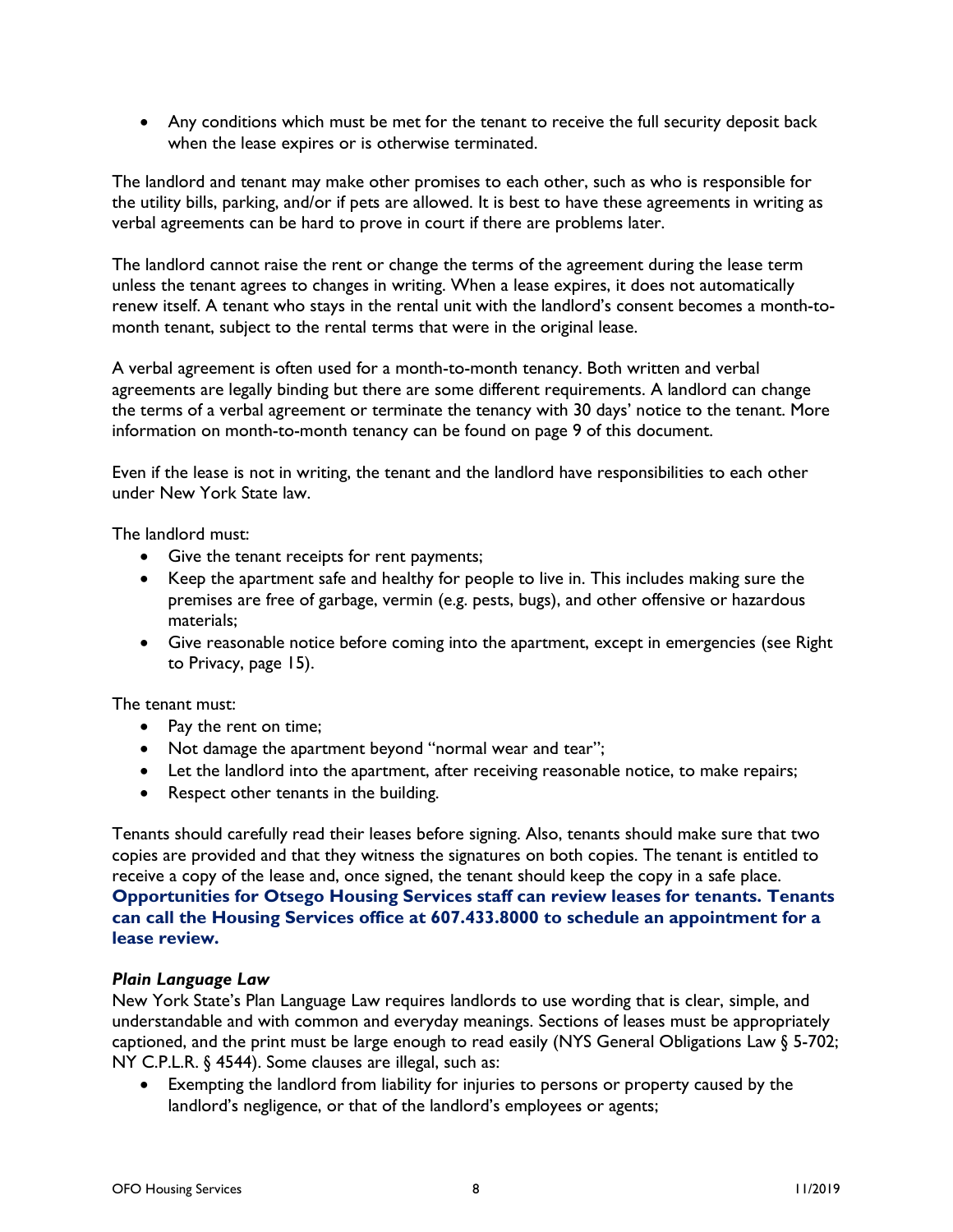- Waiver of the landlord's duty to make normal repairs;
- Waiver of the tenant's right to a jury trial in any lawsuit brought by either of the parties against the other for personal injury or property damage;
- Waiver of the tenant's right to privacy or right to a court-ordered eviction;
- Waiver of the tenant's right to sublet in rentals with 6 or more units;
- Requirement that the tenant pledge his/her household furniture as security for rent;
- Restrictions on childbearing, foster parenting, or legal guardianship of children under the age of 18.

As of June 2019, leases can no longer state that the landlord may recover attorney's fees and costs incurred if a lawsuit arises. Leases that include a clause for the recovery of attorney's fees and costs are not enforceable (Real Property Law  $\S$  234). A Court can nullify lease clauses that are illegal, although this would not necessarily nullify the entire lease. Any additions or deletions to an existing lease must be in writing, mutually agreed upon (both by the landlord and by the tenant) and signed by both parties.

## Month-to-Month Tenancy

Tenants who do not have leases and pay rent on a monthly basis are called month-to-month tenants. Tenants who stay past the end of a lease become month-to-month tenants if the landlord continue to accept their rent payments after the lease expires.

Either party may terminate a month-to-month tenancy by giving at least one month's (30 days) notice before the expiration of the term. If the rent is due on the first of each month, the landlord must inform the tenant by the last day of the month before the landlord wants the tenant to vacate the apartment. For example, if the landlord wants the tenant to leave by September 30, he must inform the tenant on or before August 31. Informing the tenant on September 1 that he/she must move out by September 30 is too late. In that case, the tenant would not be required to move until October 31.

The same is true when a month-to-month tenant gives notice to a landlord. One full month's notice is necessary, and it must be given to the landlord on or before the end of the month preceding the month in with the tenant plans to move. If the tenant gives notice on the first day of the month in which he/she intends to move, the tenant will owe the landlord for the following month, as well. Both the landlord and the tenant in a month-to-month lease must give each other one full month's notice to terminate the agreement.

Other important information:

- The termination notice does not need to specify why the landlord is terminating the rental agreement;
- A landlord may raise the rent of a month-to-month tenant only with the consent of the tenant. If the tenant does not consent, the landlord can terminate the tenancy by giving the tenant one full calendar months' notice;
- A month-to-month tenancy can be in writing. Landlords can have a list of provisions that both parties sign;
- Federal, state, and local codes apply to all rental agreements, whether written or verbal;
- All rental agreements are binding once entered into by a tenant and landlord. There is no grace period to withdraw from the agreement. If the tenant agrees to rent an apartment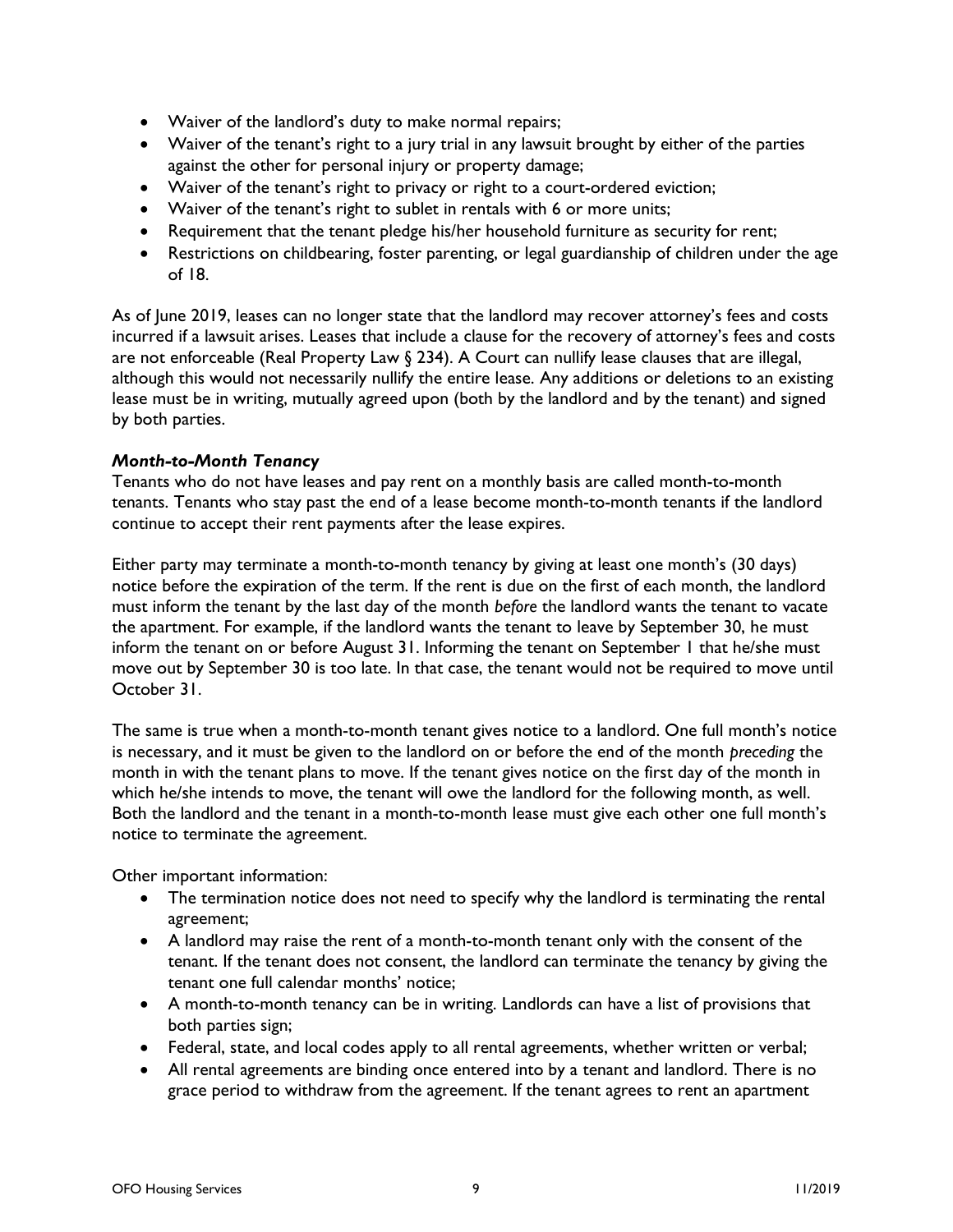and the changes his/her mind, the landlord can hold the tenant liable for his losses, which can include keeping the tenant's security deposit.

## Landlord's Duty to Deliver Possession

The landlord has a duty to deliver the apartment to the tenant on the date agreed. Failure to deliver give the tenant the right to declare the rental agreement or lease null and void with no obligation to move in at a later date. If the landlord refuses to return funds, the tenant can file a claim against the landlord in small claims court for first and/or last month's rent and security deposit amounts paid.

## Security Deposits

Almost all leases and month-to-month rentals require tenants to give the landlord a security deposit. Under New York State law, the security deposit may not be more than one month's rent. No later than one week prior to a tenant vacating the premises, the landlord must provide an itemized statement specifying repairs or cleaning that the landlord proposes are beyond "normal wear and tear" and that are the basis of any deductions from the security deposit. The tenant has the right to fix any damage prior to vacating. Within 14 days after the tenant has vacated the premises, the landlord must provide the itemized statement of damages/cleaning with a reason for keeping any part of the security deposit and return the balance. If the landlord does not provide an itemized statement and the balance of the deposit within 14 days of the tenant vacating the apartment, then the landlord must return the entire deposit within 14 days.

The law requires all landlords, regardless of the number of units in the building, to treat the security deposit as trust funds belonging to their tenants. Landlords are prohibited from co-mingling the deposits with their own money. This means that security deposits must be kept in an account separate from the landlord's personal or business checking or savings account.

Landlords of buildings with six or more apartments must put all security deposits in New York bank accounts earning interest at the prevailing rate. Each tenant must be informed in writing of the bank's name and address and the amount of the deposit. Landlords are entitled to collect annual administrative expenses of one percent (1%) of the interest earned on the deposit. All other interest earned on the deposit belongs to the tenant. Tenants must be given the option of having this interest paid to them annually, applied to the rent, or paid at the end of the lease term. If the building has fewer than six apartments, a landlord who voluntarily place the security deposits in an interest-bearing account must also follow these rules. For example, a tenant pays a security deposit of \$1,000. The landlord places the deposit in an interest-bearing account paying 1.5%. At the end of the year, the account will have earned interest of \$15.00. The tenant is entitled to \$5.00 and the landlord may retain \$10.00 (1% of the deposit) as an administrative fee.

A landlord may use the security deposit as a reimbursement for any unpaid rent, or the reasonable cost of repairs beyond normal wear and tear, if the tenant damages the apartment. As of June 2019, landlords must offer the tenant applicant the opportunity to inspect the premises with the landlord, or his agent/representative, to determine the condition of the property before the tenant moves in. If the tenant agrees to an inspection, both the landlord and the tenant should develop a written agreement before the tenant moves in as to the condition of the property and specifically noting any defects or damages. Tenants choosing to rent within the City of Oneonta should complete and file the Tenant Inspection Checklist with the City of Oneonta Code Enforcement Office. The form can be found at www.https://www.oneonta.ny.us/departments/code-enforcement/ or requested by calling the Oneonta Code Enforcement office at 607.433.3435.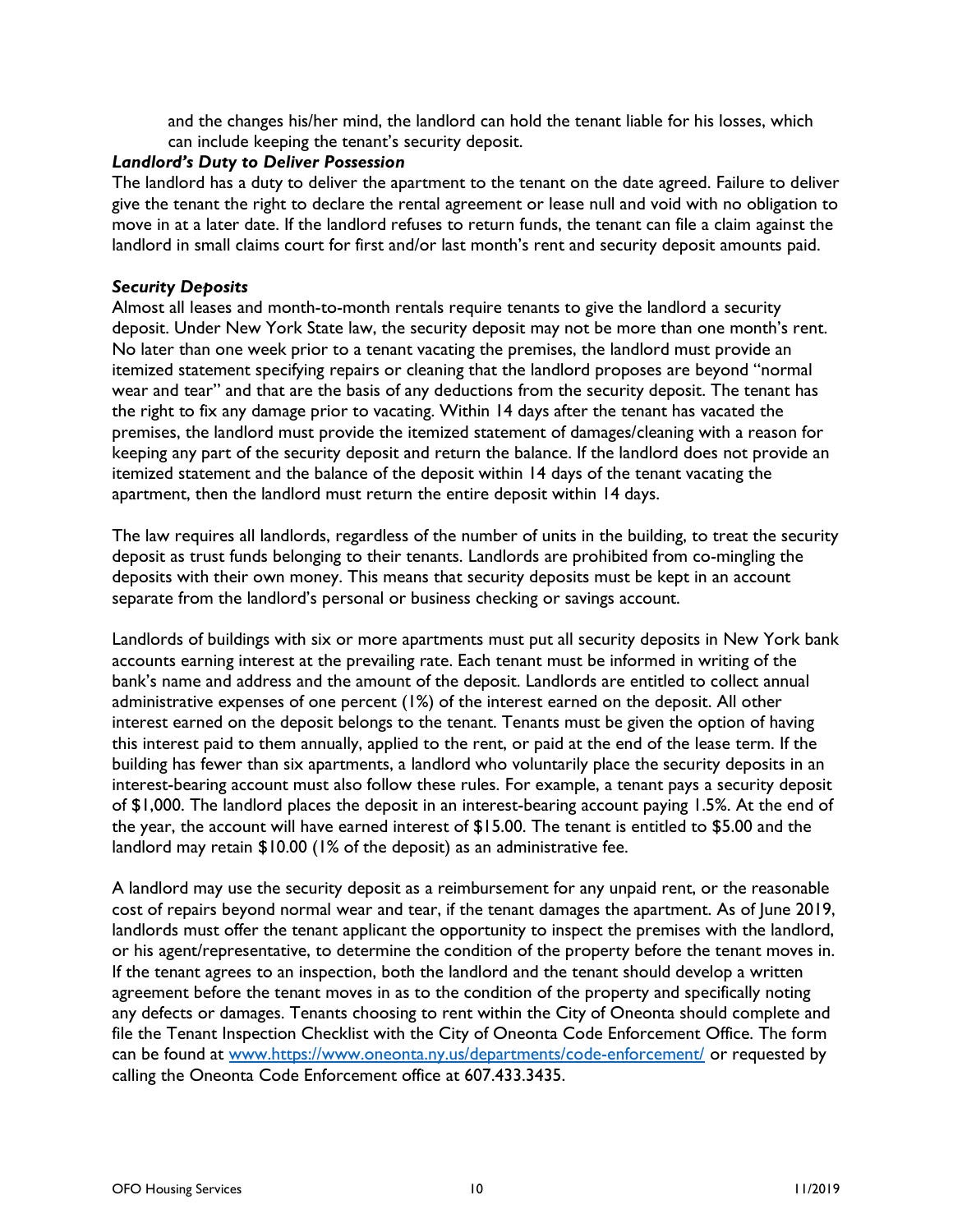When the tenant vacates the property (after the lease expires or any other legal and agreed-upon reason), the landlord cannot retain any amount of the security deposit due to any condition, damage, or defect noted in the agreement. Tenants are also entitled to inspect the apartment with the landlord upon moving out. Landlords are required to notify the tenant of his/her right to an inspection within a specific time frame following the tenant's or landlord's notice to terminate the tenancy. If requested by the tenant, the landlord must schedule the inspection no earlier than two weeks and no later than one week before the end of the tenancy. If the landlord informs the tenant that he is keeping all or part of the security deposit, he must give the tenant a written list of what it is being used for within 14 days of the tenant moving out (NY Statewide Housing Stability and Tenant Protection Act of 2019). The tenant will then have two weeks to fix and/or clean anything/everything on the list in order to receive the full security deposit back.

If the building is sold, the landlord must transfer all security deposits to the new owner within five (5) days or return the security deposit to the tenants. Landlords must give tenants the name and address of the new owner in writing, delivered by registered or certified mail.

If a lease is renewed after it expires and the rent is increased, the landlord is allowed to collect additional money from the tenant in order to bring the security deposit up to the new monthly rent.

The Office of New York State Attorney General offers, as an alternative to filing a lawsuit, a mediation service to assist tenants in recovering rent security deposits and interest. To access the Office's mediation service, simply file a rent security complaint form (found on the Office of New York State Attorney General website at https://ag.ny.gov/forms) and either submit the form online or mail to:

> Office of the New York State Attorney General Bureau of Consumer Frauds and Protection 28 Liberty Street, 15th Floor New York, NY 10005 Consumer Hotline Number: 800.771.7755; TDD: 800.788.9898.

## The Difference Between Tenants and Occupants

New York State law defines a tenant as one who has the landlord's permission to stay on the property with a written or verbal lease agreement. The tenant is required to make rent payments as long as he/she remains in the unit.

An occupant is a person who stays in the apartment with the tenant's permission but has no financial or legal responsibility to the landlord. The tenant remains entirely responsible for paying rent and maintaining the condition of the apartment. The tenant must inform the landlord of the name(s) of any occupant(s) within 30 days of occupancy, or within 30 days after the landlord specifically requests the name of the occupant(s).

There is no law that limits occupancy of an apartment to a tenant named on a written lease or to that tenant and his/her immediate family. When one person is named on a written lease, that tenant may share the apartment with immediate family, one additional occupant, and that occupant's children, provided that the tenant or the tenant's spouse occupies the premises as his/her primary residence and provided that the total number of occupants does not create a situation of overcrowding as defined by state law (Real Property Law § 235-f or local code § 158-10 of Article II, Housing Code, Residential Premises).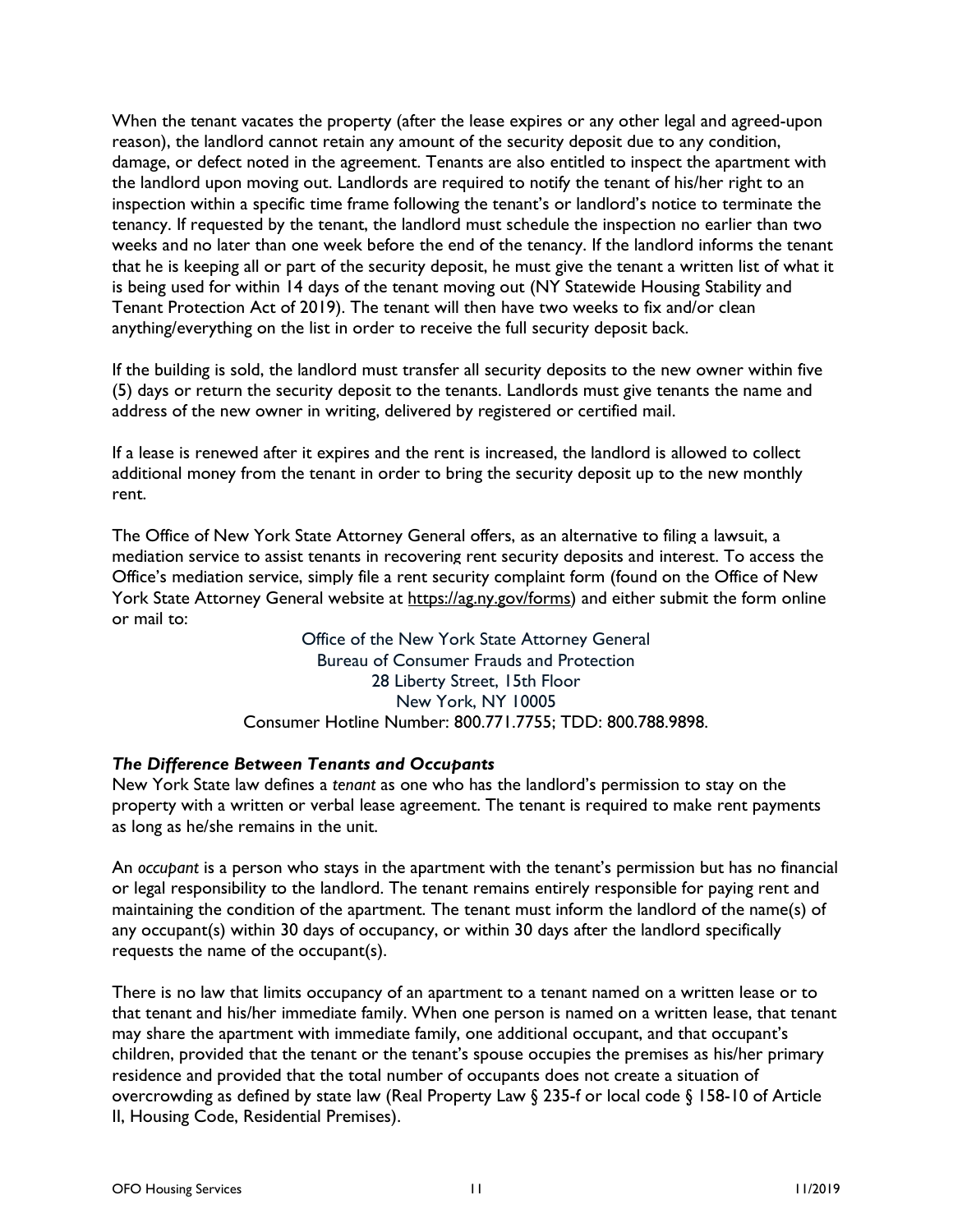If there is more than one tenant named on the lease and one of the named tenants moves out during the lease term, the tenant may be replaced with another occupant and the occupant's children without the landlord's consent, provided that the landlord is given the name of the new occupant within 30 days of his/her move-in date. At least one of the original tenants named on the lease must continue to occupy the apartment during the lease term. The new occupant is not a tenant and the original tenant named on the lease remains responsible for the full amount of the rent and the condition of the apartment.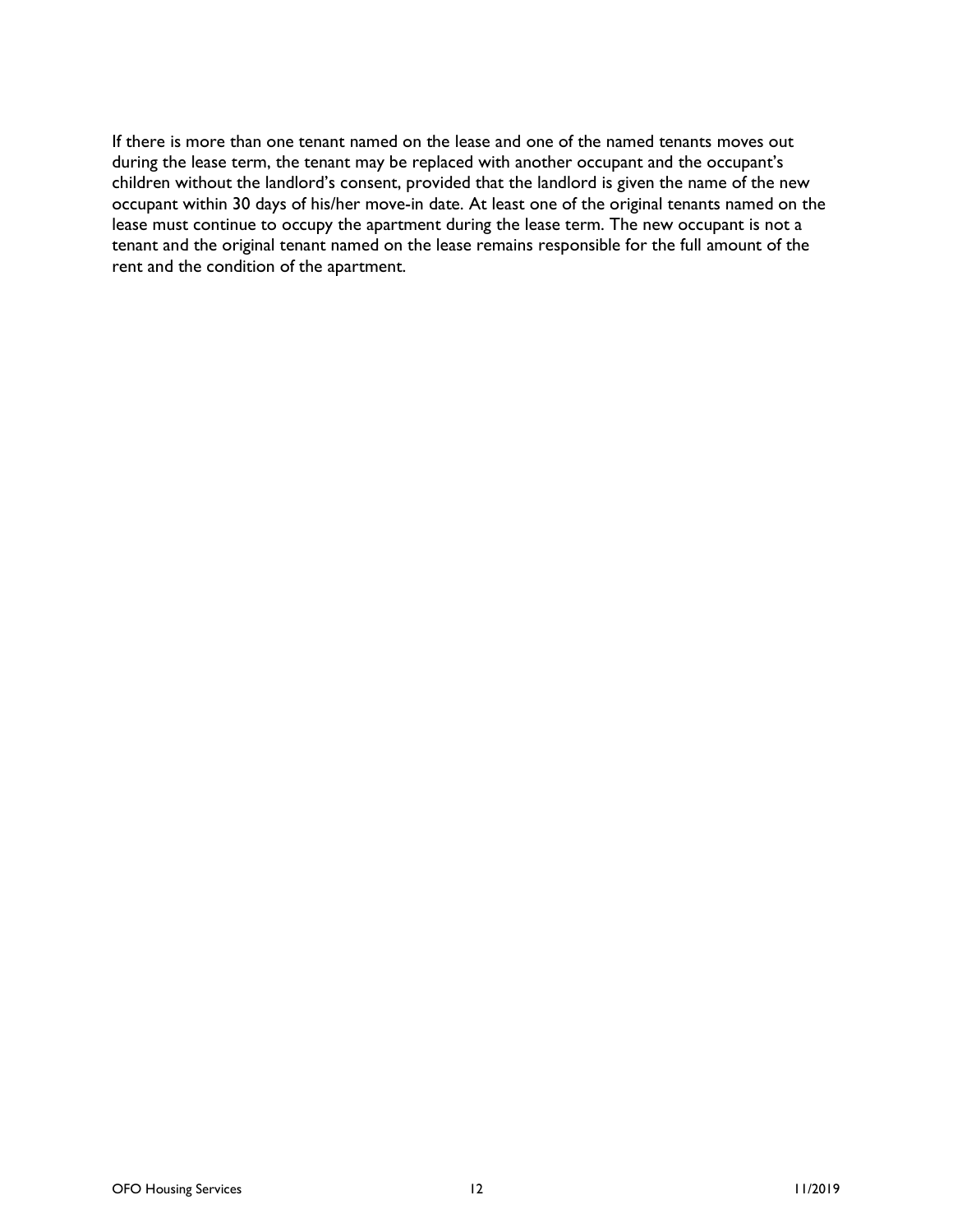## PAYING THE RENT

#### Rent Receipts

Landlords must provide tenants with a written receipt when rent is paid in cash, with a money order, a cashier's check, or personal check. If the payment is handed directly to the landlord, the landlord must give the tenant a receipt immediately. If the rent payment is made indirectly (e.g. mailed, transmitted via Venmo or other electronic means), the landlord must provide the tenant with a receipt within fifteen (15) days of payment.

The receipt must state the payment date, the amount paid, the period for which rent was paid, and the address of the apartment, including the apartment number, if applicable. The receipt must be signed by the person receiving the payment and state his/her title. Tenants paying rent by personal check may request, in writing, a rent receipt from the landlord.

#### Rent Withholding or Reduction

With the advice of an attorney, a tenant may withhold rent when severe code violations exist in the apartment. Generally, proof of the violations can be used as a defense in a non-payment of rent eviction proceeding. A judge will then decide whether to uphold rent withholding. A landlord could be ordered by the court to make repairs as a condition for getting the rent. A judge may also require that the tenant deposit the rent with the court until the repairs have been completed. A judge may release these funds to pay for necessary repairs. The burden of proof is on the landlord to show that the repairs have been made.

New York Social Services Law § 143-b allows the Otsego County Department of Social Services (DSS) to withhold rent for recipients of public welfare assistance when severe code violations exist that are determined to be dangerous, hazardous, and/or detrimental to life or health. Generally, these tenants are protected from eviction for non-payment of rent. The landlord must correct the code violations before DSS will release the rental payments.

NOTE: For all tenants who are not receiving public assistance, rent withholding should only be done at the advice of an attorney.

#### Rent Abatement

Tenants can seek a reduced rent when portions of their dwelling are unusable due to lack of basic services or when serious life, health, and/or safety hazards exist. When full rent has already been paid, a tenant can take a landlord to small claims court or arbitration to seek a reduction of the rent. Tenants must supply documented proof of the problems. A judge can also order a reduced rent for the period of time that severe code violations exist.

There is no set formula for reducing the rent. Only the court has the right to determine the amount. Factors a judge may use in determining the reduced rent are:

- The severity of the repair problems and conditions;
- The length of time the conditions have existed;
- The amount of effort the landlord made to correct the defects.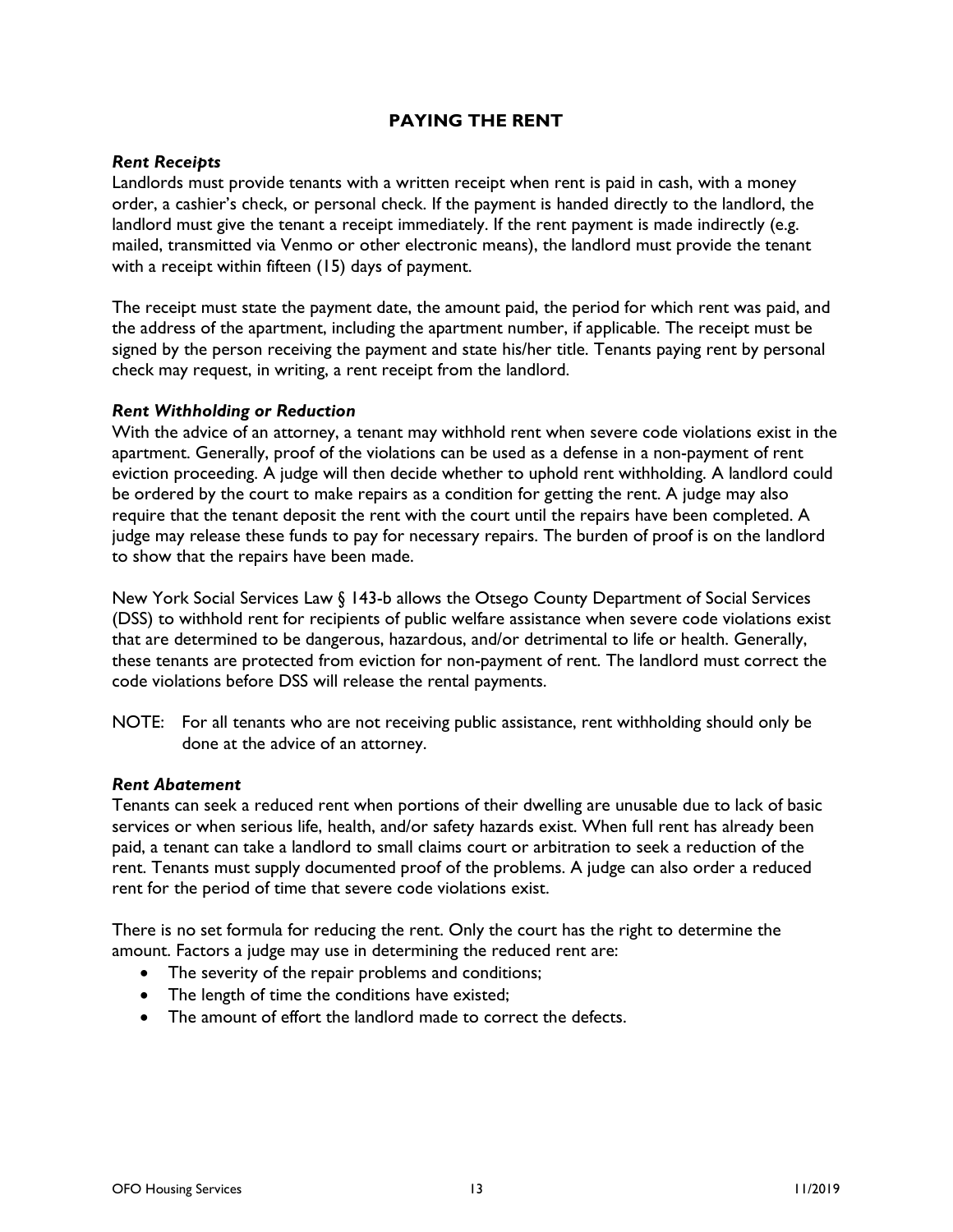#### Late Fees on Rent

Landlords can charge tenants late fees that are reasonable. Under the New York Statewide Housing Stability and Tenant Protection Act of 2019, late fees are limited to \$50 or 5% of the monthly rent, whichever is lower. A late fee cannot be charged if payment is made within five (5) days of the rent due date. Also, under New York State law, a tenant is not legally liable for late fees unless the original lease contains a late fee clause. The amount of the late fee and when it can be assessed must be included as part of the lease in order for it to be lawfully collected. Landlords must send tenants a written notice within 5 days of the rent being late. If the landlord does not do this, it may be a defense in the tenant's eviction case.

#### Rent Increases

Effective October 12, 2019, landlords must give the following written notice before increasing the rent by 5% or more:

- 30 days' notice to a tenant who has occupied the apartment for less than 1 year and has a lease for less than I year;
- 60 days' notice to a tenant who has either occupied the apartment for more than 1 year but less than 2 years OR has a lease term for at least 1 year but less than 2 years;
- 90 days' notice to a tenant who has either occupied the apartment for more than 2 years OR has a lease term of at least 2 years.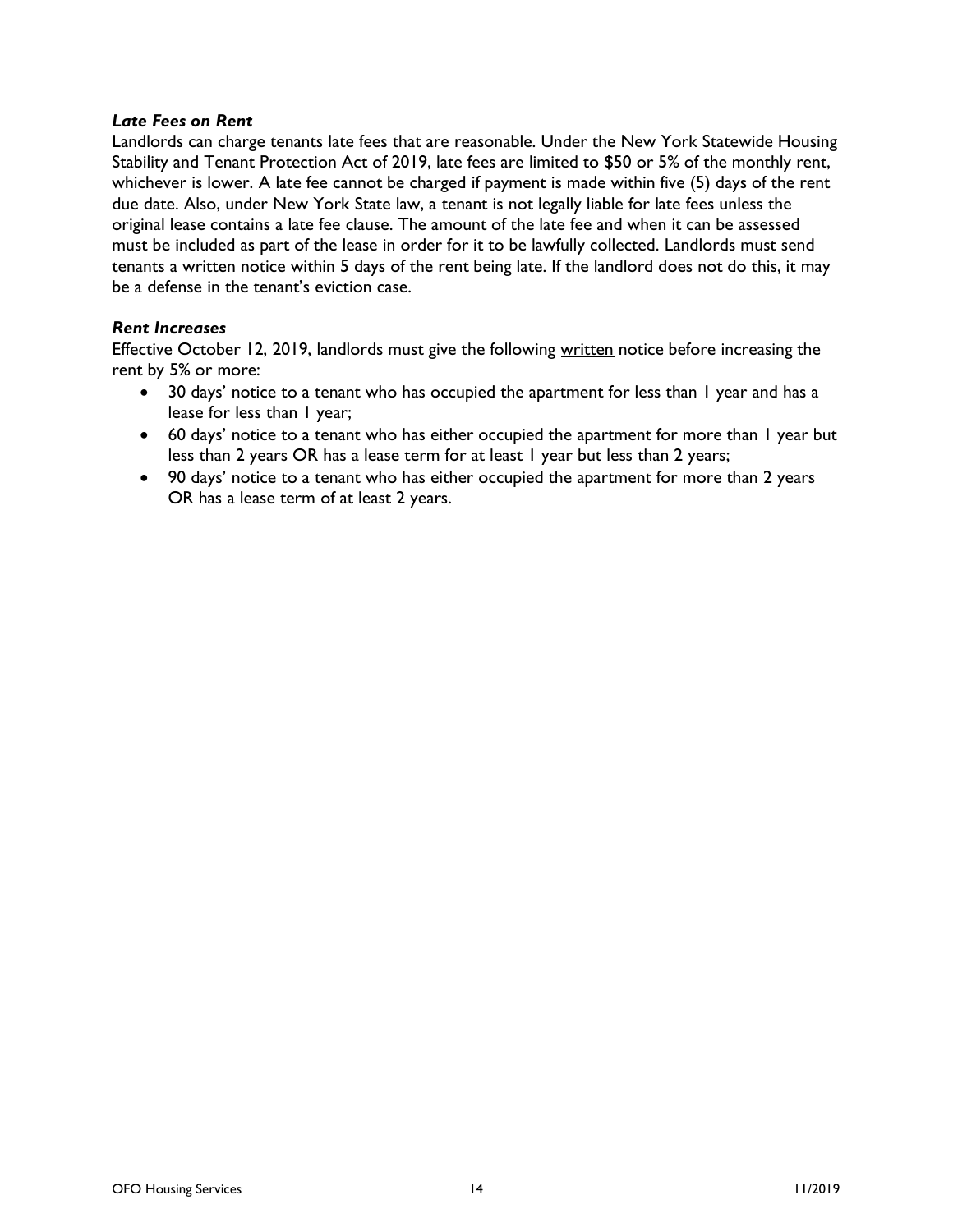## TENANTS' PERSONAL PROTECTIONS

#### Right to Privacy

Tenants have the right to privacy within a rented apartment. This is called Covenant of Quiet Enjoyment, or peaceful possession, and is implied in every lease. A landlord may enter a tenant's apartment with reasonable prior notice with the consent of the tenant and to either provide routine or agreed upon repairs and/or services or in accordance with the lease. Courts generally define "reasonable prior notice" as 24 hours before entering. The landlord must choose a reasonable time to enter. Examples of unreasonable times are in the middle of the night or at 5:00AM. The Covenant of Quiet Enjoyment also applies to real estate agents, repairmen, building managers, and anyone representing or working for or on behalf of a landlord who may have reason to enter an apartment. A tenant cannot unreasonably withhold the landlord's limited right of entry. The law implies compromise by both the landlord and the tenant.

In an emergency, such as a fire or water leak, the landlord or his/her employee, may enter the apartment without the tenant's consent and without giving prior notice.

Tenants should discuss the issue of entry with the landlord to let him know that entry to the apartment will be allowed at reasonable times and according to the law. The tenant should inform the landlord if he/she prefers to be present when the landlord enters the apartment. In this case, the tenant and landlord will have to schedule times appropriately.

A lease clause that waives the tenant's right to privacy is not enforceable. If the landlord or anyone representing the landlord violates a tenant's right to privacy, the tenant can file a trespass complaint with the local police department or appropriate law enforcement agency.

## Tenant Organizations

Tenants have a legal right to organize. They may form, join, and participate in tenant organizations for the purpose of protecting their rights. Landlords must permit tenant organizations to meet, at no cost, in any community or social room in the apartment building, even if the use of the room is normally subject to a fee. Tenant organization meetings are required to be held at reasonable times and in a peaceful manner which does not obstruct access to the premises (NYS Real Property Law § 230).

#### Retaliation

Landlords are prohibited from harassing or retaliating against tenants who exercise their rights. Retaliation includes refusing to renew a lease that has expired or offering a new lease with an unreasonable rent increase. For example, landlords may not seek to evict tenants only because they:

- Make good faith complaints to a government agency, such as the City of Oneonta Code Enforcement Office, regarding violations of any health or safety laws;
- Take good faith actions to protect their rights under the lease; or
- Participate in tenant organizations.

Tenants may collect damages from landlords who violate this law, which applies to all rentals except buildings with fewer than four units in which the landlord/owner also resides (NYS Real Property Law § 223-b).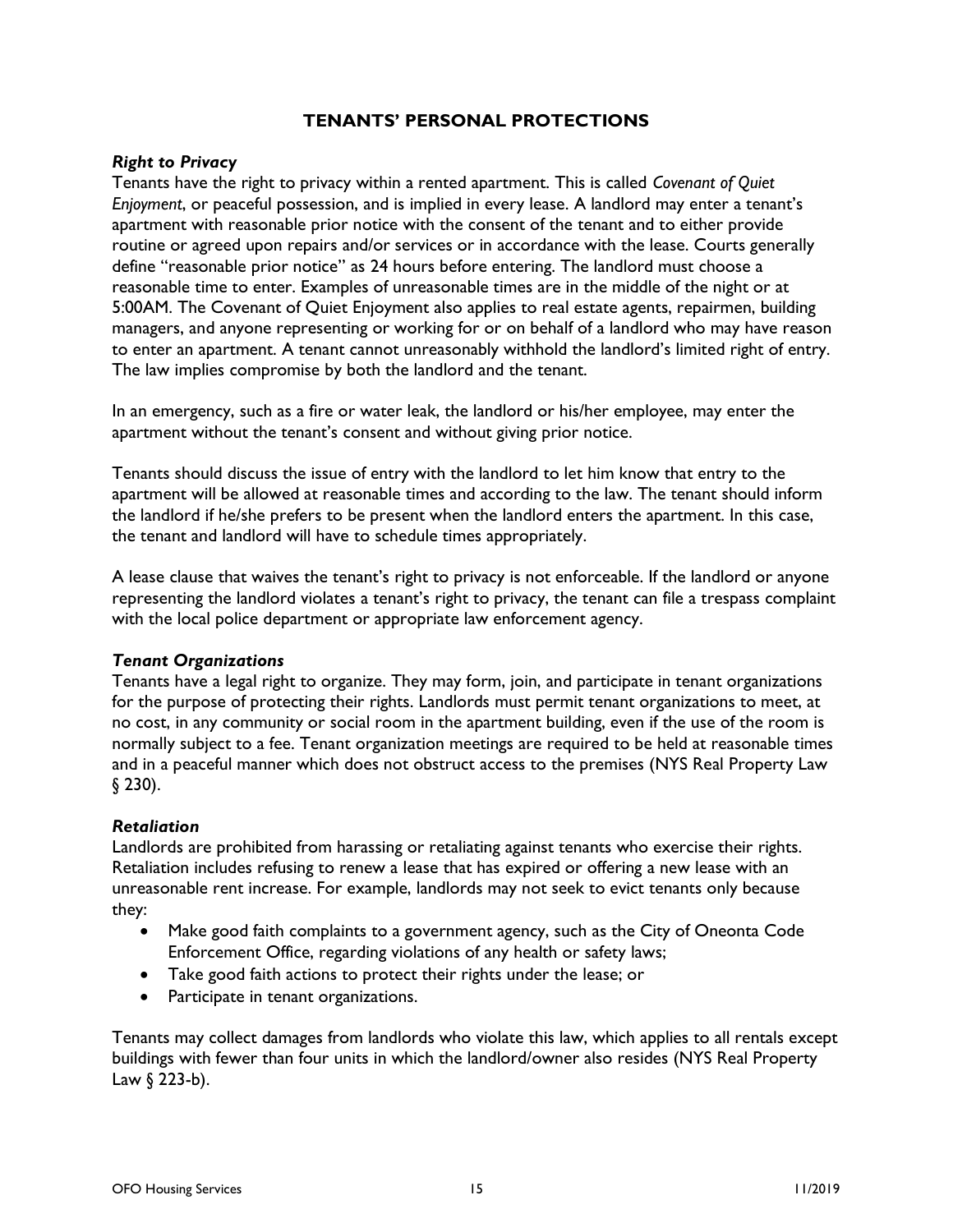#### **Harassment**

A landlord is prohibited from any action intended to force a tenant out of an apartment or to make a tenant give up any rights granted to the tenant by law. No landlord, or any person acting on the landlord's behalf, may interfere with the tenant's privacy, comfort, or quiet enjoyment of the apartment. Harassment may take the form of physical or verbal abuse, willful denial of services, or multiple instances of insignificant or frivolous legal action. If a landlord lies or deliberately misrepresents the law to a tenant, this may also constitute harassment.

## Guests

Tenants have the right to have guests in their apartments without the landlord's consent as long as the guest(s) behave properly and lawfully\* . This includes overnight guests. Note that after 30 days, a guest is considered an occupant, and the landlord has the right to know the name of that person. See The Difference Between Tenants and Occupants, page 11 of this document.

## Pets

Tenants may keep pets in their apartment unless their lease specifically prohibits it. Landlords may be able to evict tenants who violate a lease provision that prohibits pets. Tenants should get the landlord's permission to have a pet in writing. If a tenant acquires a pet without the landlord's permission, it may be grounds for the landlord to terminate the lease for objectionable tenancy.

Landlords can allow certain kinds of pets and not others. They can grant some tenants permission to have pets, yet refuse others. Landlords can charge an extra security deposit for a pet. The requirement for an extra pet deposit should be included in the lease. That deposit may or may not be refundable. Tenants can be held liable for damage a pet causes both inside the apartment and on the property.

Federal and state fair housing laws protect persons with a disability. A landlord cannot deny a tenant with a documented disability the right to have a service animal, even if the landlord has a "no pets" policy. Tenants who are blind or deaf are permitted to have guide dogs or service dogs regardless of a no-pet clause in the lease. The landlord may not collect an extra security deposit for a service animal. Also, tenants with chronic mental illness are permitted to have emotional assistance animals (NY Civil Rights Law § 47-b).

A tenant with a service animal must keep the animal under control at all times and must clean up after the animal both inside the apartment and on the grounds.

## Use of Common Areas of the Dwelling and Property:

A landlord has no legal obligation to supply a tenant with off-street parking, storage space, use of a garage, use of yard and common areas, snow removal, garbage cans or garbage pickup. However, because the rental market is competitive a landlord will usually supply tenants with certain services to attract tenants to rent. Tenants should try to get it in writing if a landlord is willing to supply certain amenities. For instance, if a landlord says he will provide off-street parking and free garbage pickup, the tenant should ask for a written, signed statement to that effect and/or have this included in a written lease agreement.

\*Reference: McKenna v. Peekskill Housing Authority, information provided by The West Side SRO Law Project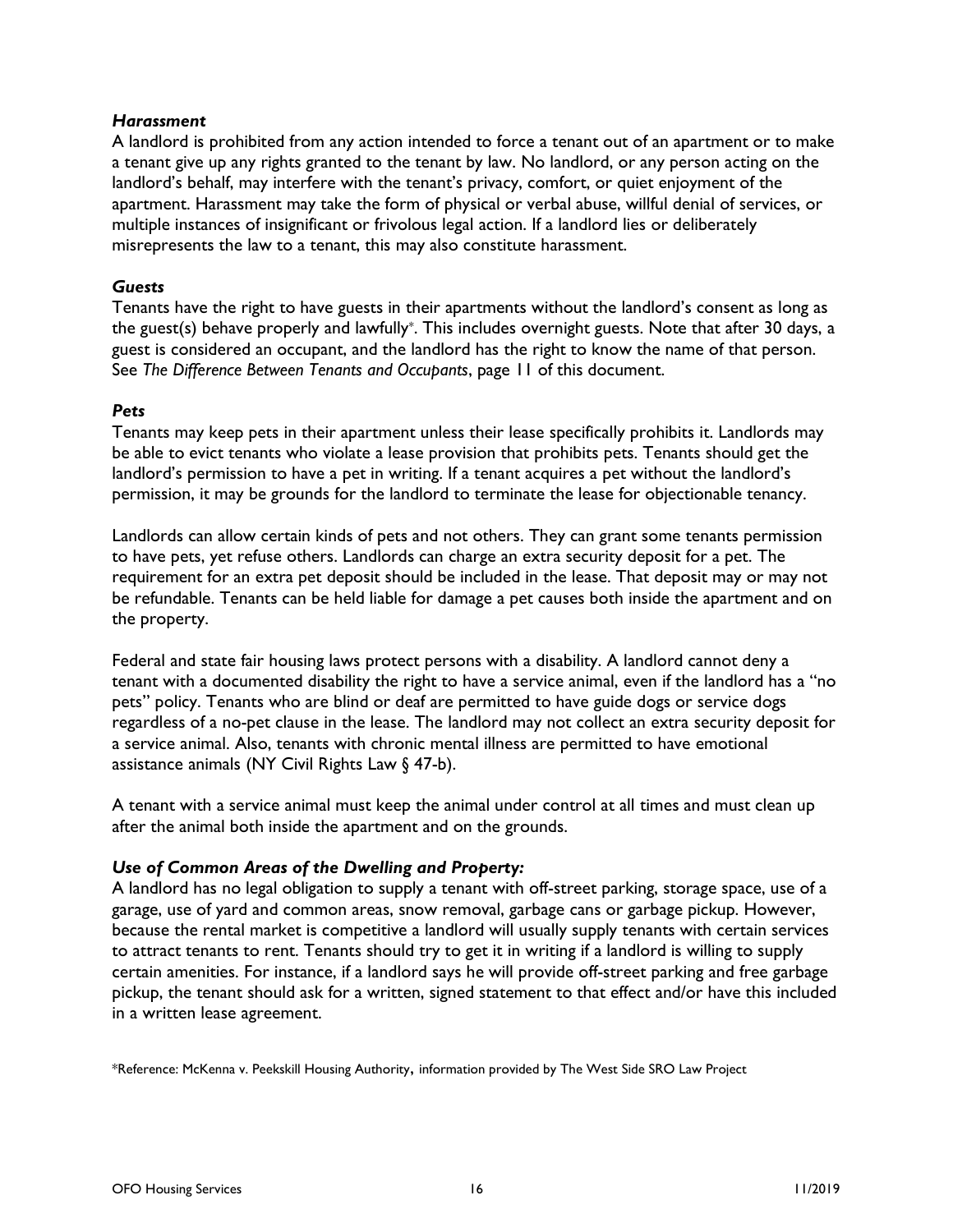## HABITABILITY, REPAIRS, and SAFETY

#### Warranty of Habitability

Under the warranty of habitability, tenants have the right to a livable, safe, and sanitary apartment. This right is implied in every written or verbal residential lease agreement. Any lease provision that waives this right goes against public policy and is therefore not enforceable. Examples of a violations of this warranty include the landlord's failure to provide heat or hot water on a regular basis, or the failure to rid an apartment of an insect infestation.

Public areas of the building are also covered by the warranty of habitability.

Any uninhabitable condition caused by the tenant or persons under the tenant's direction or control does not constitute a landlord's violation of the warranty of habitability. In these cases, it is the tenant's responsibility to make the necessary repairs or remedies.

## **Appliances**

In Otsego County, not including the City of Oneonta, landlords can rent an apartment without a stove or refrigerator as long as they make it clear to individuals applying for the apartment that they will have to furnish their own appliances. However, if landlords do supply appliances, they have a duty to keep them in good working order. It is not a code requirement that appliances be supplied in a rental unit. If supplied appliances are in disrepair, they cannot be cited as a code violation by a code enforcement officer or building inspector.

Tenants should:

- Check appliances carefully when first looking at an apartment to make sure they are in good working order;
- Ask the landlord to provide a written statement that the appliances will be supplied and maintained. This should be done whether the lease is verbal or in writing;
- Submit requests for repairs in writing. The tenant should take common sense steps to make sure food does not spoil if the refrigerator is not working;
- Try negotiating with the landlord, for example, offering to make the necessary repairs to appliances for a reduction in rent. If tenants choose to take the "repair and deduct" option, they should get all agreements in writing.

In the City of Oneonta, landlords are required to supply and maintain cooking and refrigeration equipment in each apartment. These appliances must be stationed in a kitchen or kitchenette and properly connected to the electrical and/or gas system. (Oneonta Housing Code § 158-38).

#### **Utilities**

The warranty of habitability requires landlords to maintain all utility systems up to code and in safe working order. It is a criminal offense for a landlord to shut off a tenant's utility service. If the landlord shuts off utility service, tenants should call the Oneonta Police Department in the City of Oneonta or the Otsego County Sheriff's Department outside of the city. A landlord's refusal of a police order to turn the utilities back on can result in the arrest of the landlord. Tenants should make sure to document calls to the authorities in case they need to follow through with constructive eviction (see Constructive Eviction, page 23 of this document).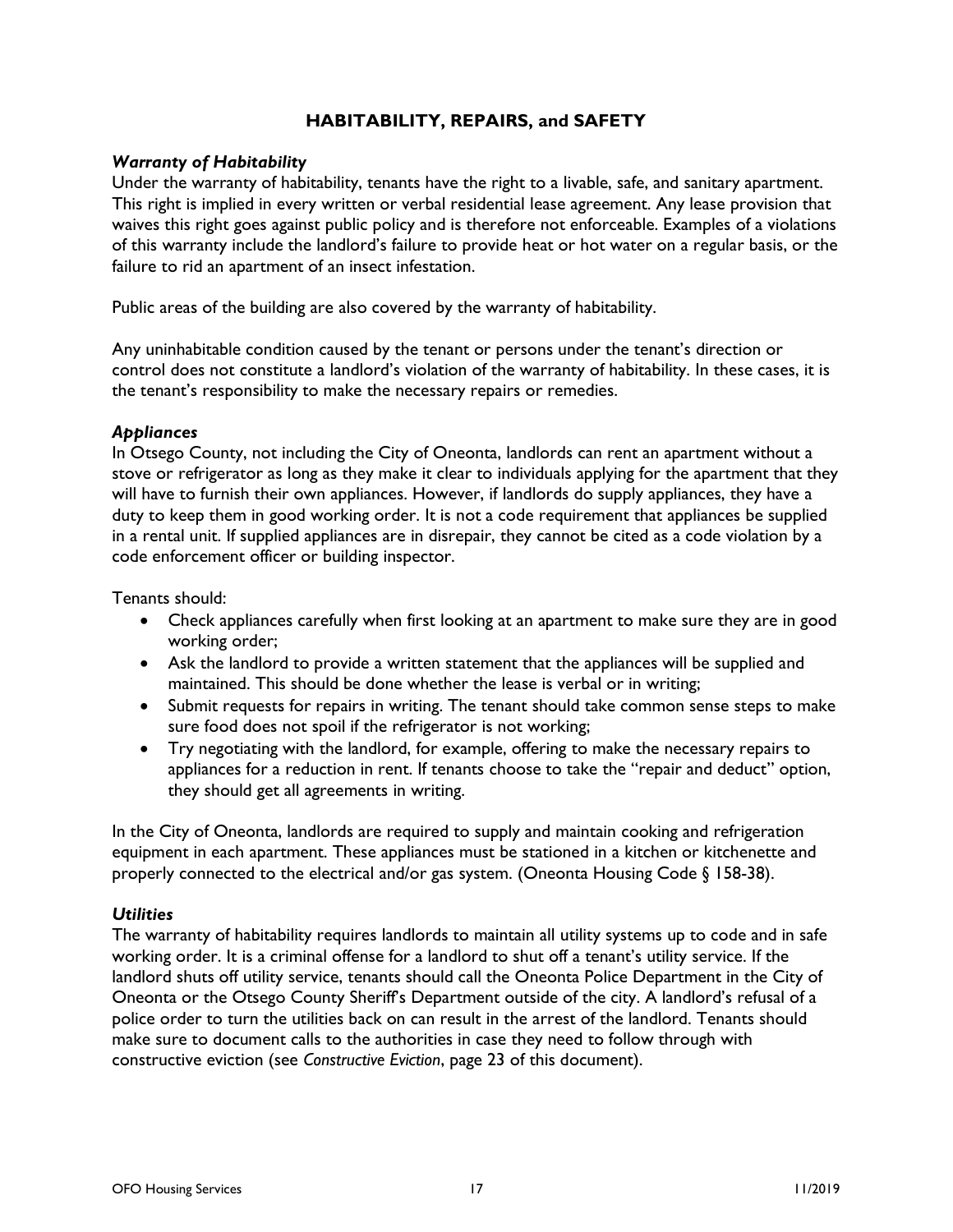## Continuation of Utility Service

For rental or lease properties in which the utilities are included as part of the rent, if the landlord is delinquent in paying utility bills, the utility company must give advance written notice to tenants and to certain government agencies of its intent to discontinue service. Service must not be discontinued if tenants pay the landlord's current bill directly to the utility company. Tenants can deduct these charges from future rent payments.

The New York State Public Service Commission can assist tenants with related problems. The department's helpline is 1.800.342.3377. If a landlord fails to pay a utility bill and service is discontinued, tenants must be notified of the problem and provided with an opportunity to avoid termination (NY Real Property Law § 235-a; Public Service Law § 33). Public Service Law states the following:

## Heating Code

New York State Building and Standards Code, section 602.3 states, "[e]very owner and operator of any building who rents, leases, or lets one or more dwelling unit, rooming unit, dormitory or guestroom on terms, either expressed or implied, to furnish heat to the occupants thereof shall supply heat during the period from September 15 to May 31 to maintain a temperature of not less than 68 degrees in all habitable rooms, bathrooms, and toilet rooms."

The city of Oneonta Housing Code states that "one- and two-family dwellings, not wholly owneroccupied and in all multiple dwellings, heat shall be provided whenever occupied during the period from September 15 to May 31. Temperatures shall be maintained in habitable spaces, kitchenettes, toilet rooms, and bathrooms, as follows:

- a) From 6:00AM to 11:00PM, not less than 70 degrees when outside temperature falls below 55 degrees;
- b) From 11:00PM to 6:00AM, not less than 55 degrees when the outside temperature falls below 40 degrees."

A multiple dwelling is a dwelling that is either rented, leased, let, or hired out to be occupied or is occupied as the residence or home of three (3) or more families living independently of each other.

Violations of this code in the City of Oneonta can be reported to the Code Enforcement Office at 607.433.3435. Outside of the City of Oneonta and within the county of Otsego, contact the Otsego County Code Enforcement Office at 607.547.4214. Visit the Otsego County Code Enforcement webpage at https://www.otsegocounty.com/departments/code\_enforcement/ for a listing of code enforcement officers and contact information specifically for the towns of Milford, Oneonta (town), Otego (town), Otego (village), Roseboom, and Worcester.

For heat stoppages during the evening hours after 5:00PM or on the weekends, tenants living in the City of Oneonta should call the Oneonta Police Department or the Otsego County Sheriff's Department for tenants living outside of the City of Oneonta.

## Truth in Heating

Before signing a lease requiring payment of individual heating and cooling bills, prospective tenants are entitled to receive from the landlord a complete set or summary of the past two (2) years' bills. These copies must be provided to applying tenants free upon written request (NY Energy Law  $\S$  17-103).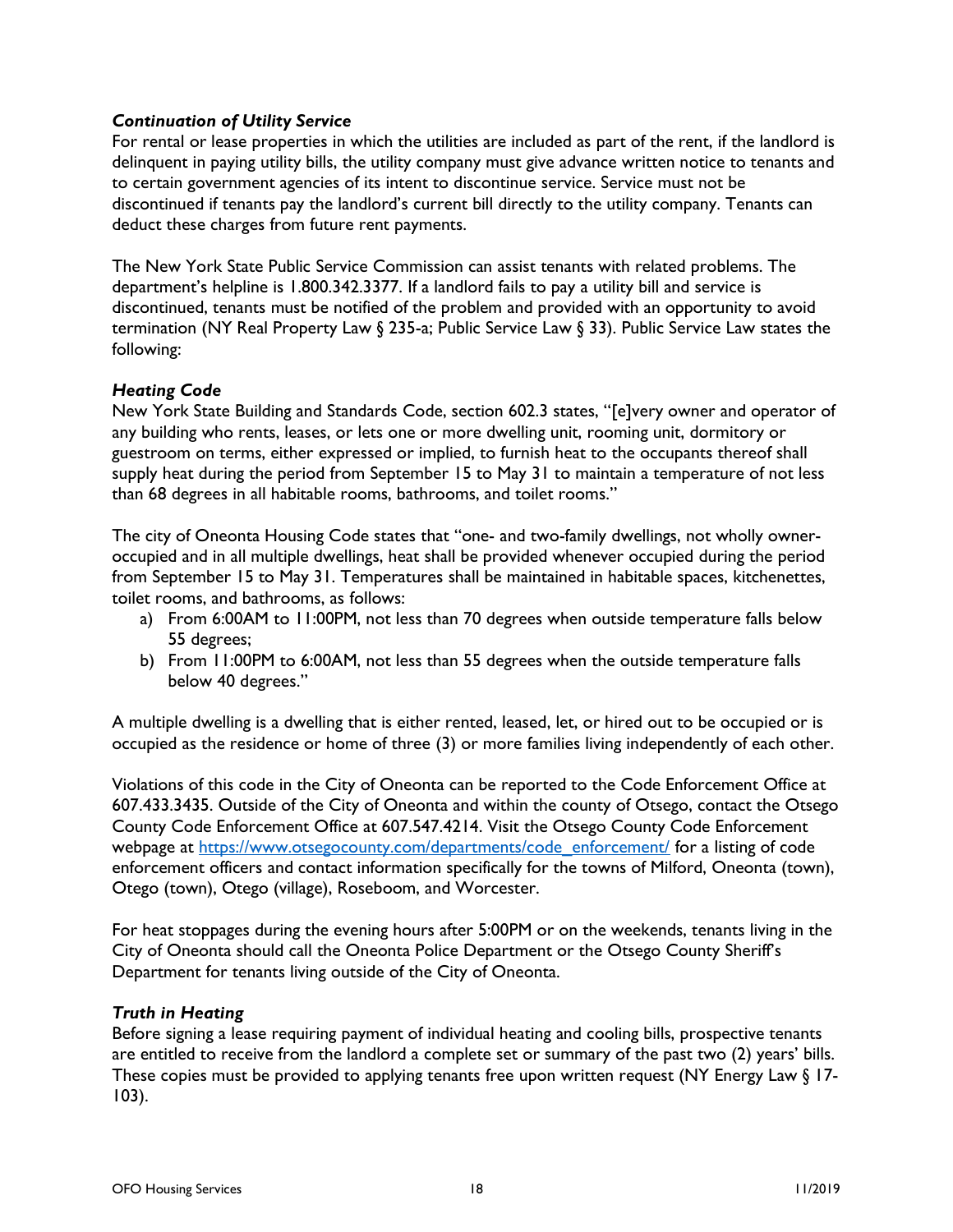## Hot Water

Landlords must provide all tenants of multiple dwellings with both hot and cold water. Hot water must register at or above a constant temperature of 120 degrees at the tap. If a tub or shower is equipped with an anti-scald valve that prevents the hot water temperature from exceeding 120 degrees, the minimum hot water temperature for that tub or shower is 110 degrees (NY Multiple Residence Law § 170). In single-family dwellings, kitchen sinks, toilets, laundry facilities, bathtubs and showers shall be supplied with hot or tempered and cold running water in accordance with the International Plumbing Code.

## Repairs and Maintenance

Under New York State Real Property Law, section 235-b, landlords have a duty to make all repairs necessary to keep rental units free of health and safety hazards (warranty of habitability). Landlords are required to keep the apartments and the building's public areas in "good repair" and clean and free of vermin, garbage, or other offensive material. Landlords are required to maintain electrical, plumbing, sanitary, heating and ventilating systems, and appliances landlords install (e.g. refrigerators, stoves), in good and safe working order. This law is enforced through state and local property codes. Tenants living in rented or leased dwellings who have repair needs should take the following steps:

- Always put repair requests in writing to the landlord or property manager. Tenants should sign and date the requests and make photocopies for their records;
- If the landlord does not make the requested repairs in what in a reasonable amount of time, the tenant should contact the appropriate Code Enforcement office.

For property located in the City of Oneonta, tenants should call the City of Oneonta Code Enforcement office at 607.433.3435. For properties outside of the city, tenants should call the Otsego County Code Enforcement office at 607.547.4214.

In the City of Oneonta, the City Engineer, or his/her representative, will look at the problems identified by the tenant and note any/all code violations. The landlord will be sent a violation order that will list the code violations and a timeframe for when the repairs need to be made.

Tenants should inform the City Engineer or the appropriate Code Inspector (for properties outside of the City of Oneonta) if they receive full or partial public assistance to cover the cost of rent. The Otsego County Department of Social Services (DSS) will be notified of the repair problems. In cases where the code violations are found to be serious (e.g. life, health, or safety hazards), DSS may withhold the rent from the landlord until the repairs are made. The Otsego County Code Enforcement webpage has contact information for Code Inspectors in specific towns (https://www.otsegocounty.com/departments/code\_enforcement/).

Tenants who do not receive public assistance should never withhold rents unless advised to do so by an attorney.

Landlords are prohibited from harassment or retaliation against tenants who exercise their housing rights. For example, landlords may not seek to evict tenants, unreasonably raise the rent, or cut back or stop services specified in the lease agreement solely because tenants:

- Make good faith complaints to a government agency about violations of any health or safety issues;
- Take good faith actions to protect their rights under the lease;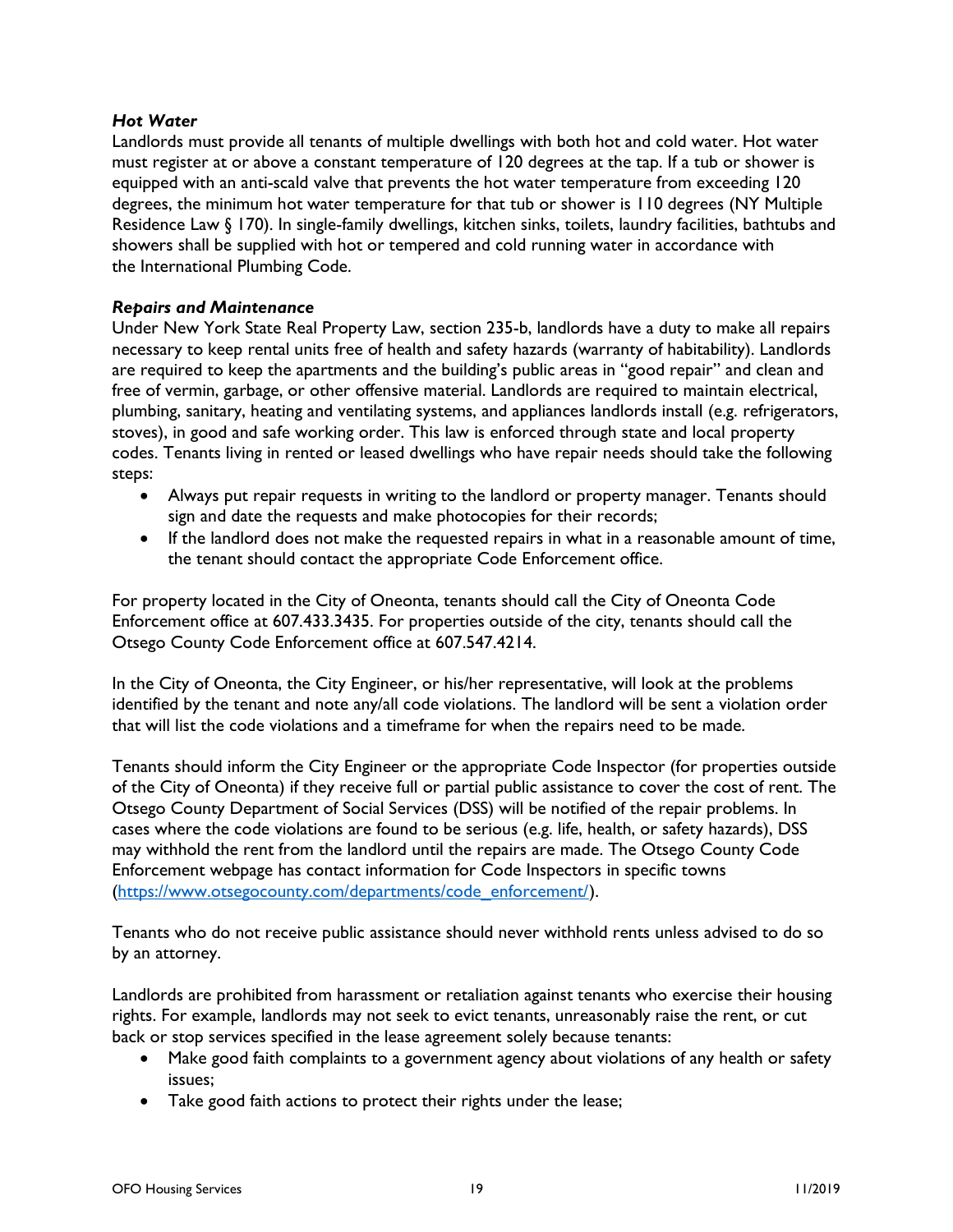• Participate in tenant organizations.

In all cases mentioned above, the tenant must continue to pay rent unless legally advised to withhold it. The tenant must abide by the terms of the rental agreement.

#### Repair and Deduct

There is no "repair and deduct" law in New York State. The right to deduct the cost of repairs from the rent is not guaranteed by law. In the event of eviction for nonpayment of rent, the tenant will need to show that he/she made repeated written requests to the landlord for the repairs, along with a notice of the tenant's intention to make repairs and deduct the cost from the rent. Tenants should be sure to keep receipts of all costs.

## Smoke Detectors

Landlords in Otsego County, including the City of Oneonta, must install approved smoke detectors in each apartment. The number of smoke detectors required is as follows:

- At least one smoke detector shall be installed in each dwelling unit and in each cellar or basement, the alarm of which shall be clearly audible throughout the structure.
- In each structure containing two or more dwelling units, at least one detector shall be installed in each common passageway on each floor, the alarms of which shall be clearly audible throughout the structure.
- In each multiple dwelling, interconnected detectors shall be installed in each common passageway on each floor and in the cellar or basement, the signal or alarm of which shall be clearly audible throughout the structure. The single exception is that in any structure containing three or more dwelling units in which all doors in the structure meet the requirements of the New York State Uniform Fire Prevention and Building Code as to doors required and door rating, interconnected detectors shall not be required, but at least one detector shall be installed in each common passageway on each floor.
- At least one detector shall be installed in each sleeping room of every dwelling unit, rooming house, fraternity house or sorority house wherein three or more unrelated individuals reside.

Each smoke detector shall include a test device to allow a tenant to ensure that the device is functioning properly. Tenants should test their detectors frequently to make sure they work properly. Landlords are responsible for maintaining working alarms. As of April 1, 2019, any smoke alarm that is 10 years old must be replaced. Any smoke detector replaced after April 1, 2019 must be powered by a 10-year, sealed, non-removable battery or hardwired to the home.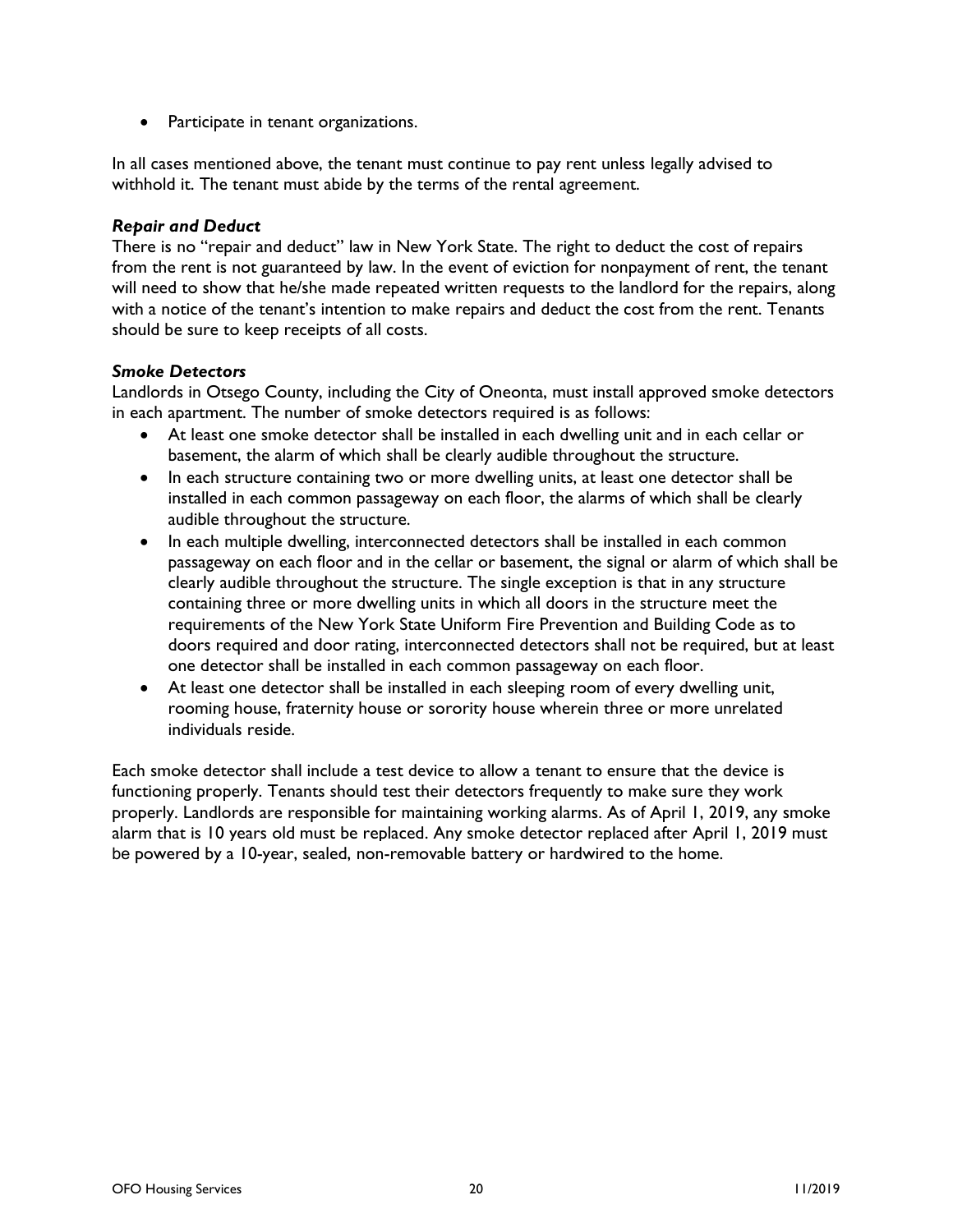## MOVING OUT

## Proper Notice

"Proper notice" is written notice that is given on or before the last day of the month previous to the month the landlord will require a tenant to vacate the apartment. If a landlord decides not to renew the lease of a month-to-month tenant, he must give the tenant one full month's notice. Proper notice is one full month, not 30 days. This is because some months have more than 30 days and February has less than 30 days.

The same is true for the tenant. If a tenant intends to move, he/she must give the landlord notice on or before the last day of the month before the month the tenant intends to move. For example, if tenant is going to vacate the apartment at the end of July, he/she must give the landlord notice on or before the last day of June.

## Moving Before Your Lease or Rental Agreement Expires:

## **Subletting**

Tenants who need to move out of an apartment before the lease expires may choose to sublet the apartment. Subletting means that the tenant finds someone to take his/her place living in the apartment and paying the rent for the duration of the lease. Tenants have a right under New York law to sublet if the unit is in a building with four (4) or more rental units. Any lease provision that restricts a tenant's right to sublease is illegal.

A landlord of a building with less than four (4) units does not have to allow a tenant sublet. Landlords have the right to screen any individual the tenant proposes to sublet, just as they would any other applicant for a vacant apartment. Once the landlord accepts the new tenant, the sublet is completed. NOTE: The original tenant and the sub-tenant are liable under the terms of the lease.

Subletting an apartment is prohibited in government subsidized housing.

#### Assigning a Lease

A lease assignment transfers all of the rights and obligations that a tenant has under a lease to another tenant for the remainder of the lease term. Under a lease assignment, the original tenant permanently vacates the apartment. In order to assign a lease to a new tenant, the original tenant must get the landlord's written approval. In lease assignment situations, the landlord is not legally required to agree and may withhold consent without cause.

#### Breaking the Lease

Tenants who need to get out of their leases early should consider talking with their landlords about early termination. Some options to present to a landlord are:

- A lease buyout: The tenant offers to forfeit or give up the security deposit. A landlord may ask for a larger buyout than just the security deposit. Courts sometimes limit the amount a tenant must pay due to early termination. Tenants should check with an attorney before agreeing to a large buyout amount.
- Tenants should re-read their leases to see if there is a clause that sets conditions for ending a lease early. Tenants should get a written statement form the landlord that they are released from the contract. The written statement should include any/all conditions for the release. If there are no conditions for early termination, then the issue to terminate is strictly negotiable.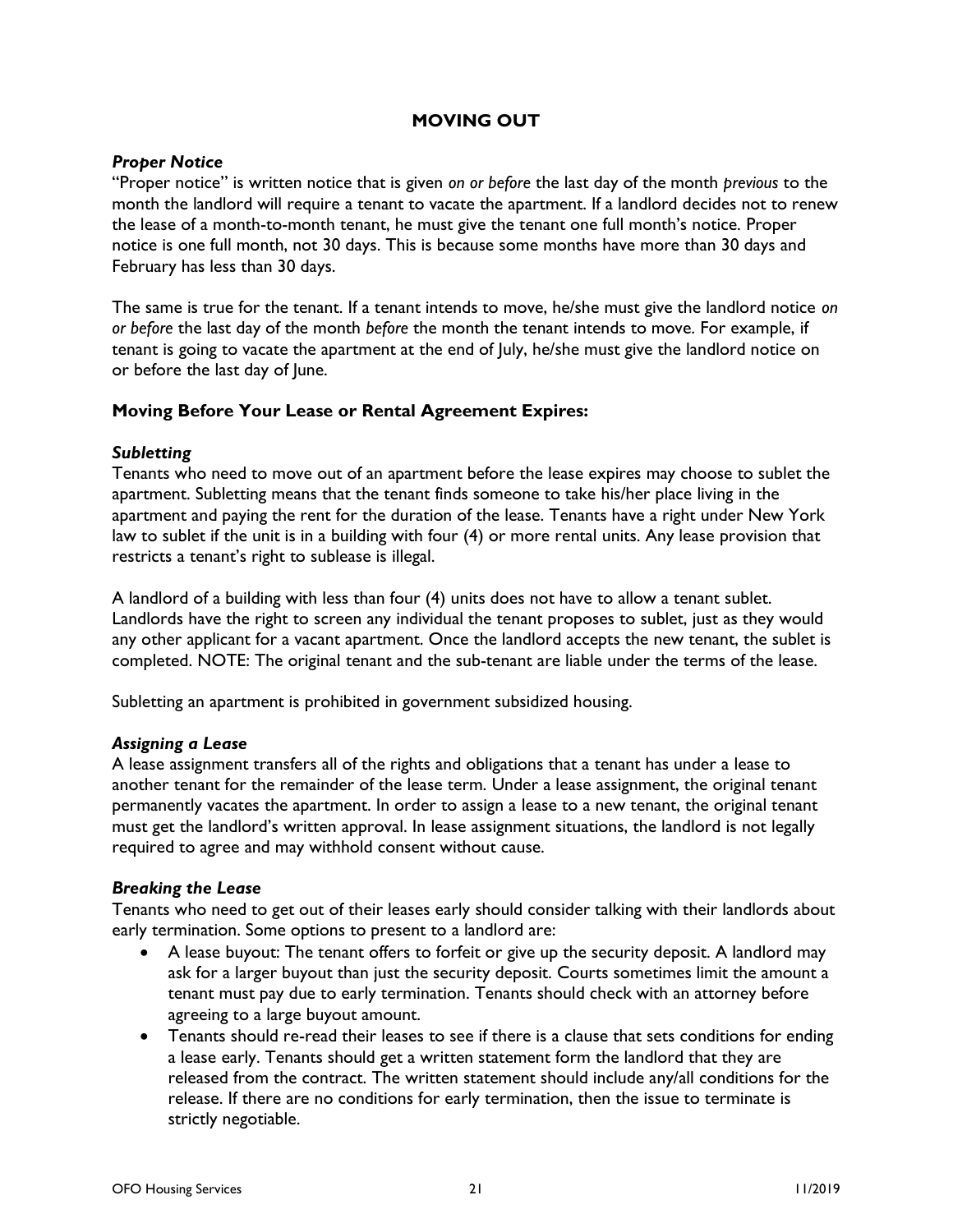A tenant who breaks a lease without the landlord's consent could find themselves in small claims court for lost rent during the time between when the tenant moved out and a new tenant moved in. The landlord could also sue for the cost of advertising the apartment.

## Lease Terminations:

## Senior Citizen Lease Termination

Tenants or their spouses living with them who are 62 years of age or older, or who will turn 62 during the term of their leases, are entitled to terminate their leases if they:

- Are certified by a physician as being no longer able, for medical reasons, to live independently and who will move to a residence of a family member; or
- Relocate to an adult care facility, a residential health care facility, subsidized low-income housing, or other senior citizen housing.

When given notice of the tenant's intention to move into one of the facilities mentioned above, the landlord must agree to the termination of the lease and agree that the tenant no longer has to pay rent for the remainder of the lease term. If the tenant paid for rent in advance of the notice of intent to move into one of the facilities mentioned above, the landlord must make the appropriate adjustments and/or refunds.

A tenant's written notice to move out of the apartment for the above-mentioned reasons must include:

- Termination date: The law says, "the termination date must be effective no earlier than thirty days after the date on which the next rental payment (after the notice is delivered) is due." The notice is considered to be delivered five (5) days after mailing. An example of this is if the notice to the landlord is mailed on April 5, the notice is deemed received on April 10. Since the next rental payment (after April 10) is due May 1, the earliest lease termination date will be effective June 1.
- A physician's certification that the person is no longer able to live independently for medical reasons.
- A notarized statement from a family member stating both that the senior is related and will be moving into his/her residence for at least six months, or documentation of admission or pending admission to one of the above-mentioned facilities. (NY Real Property Law § 227  $a(2)$ ).

Anyone who interferes with the tenant's or the tenant's spouse's removal of personal items, clothing, furniture or other personal property from the premises to be vacated will be guilty of a misdemeanor (NY Real Property Law § 227-a(3)).

#### Military Personnel Lease Terminations

Individuals entering active duty in the military may terminate a residential lease if:

- The lease was agreed to and signed by the service member before entering active duty; and
- The service member or his/her dependents occupied the leased apartment.

Any such lease may be terminated by written notice delivered to the landlord at any time following the beginning of military service. Termination of a lease requiring monthly rent payments is not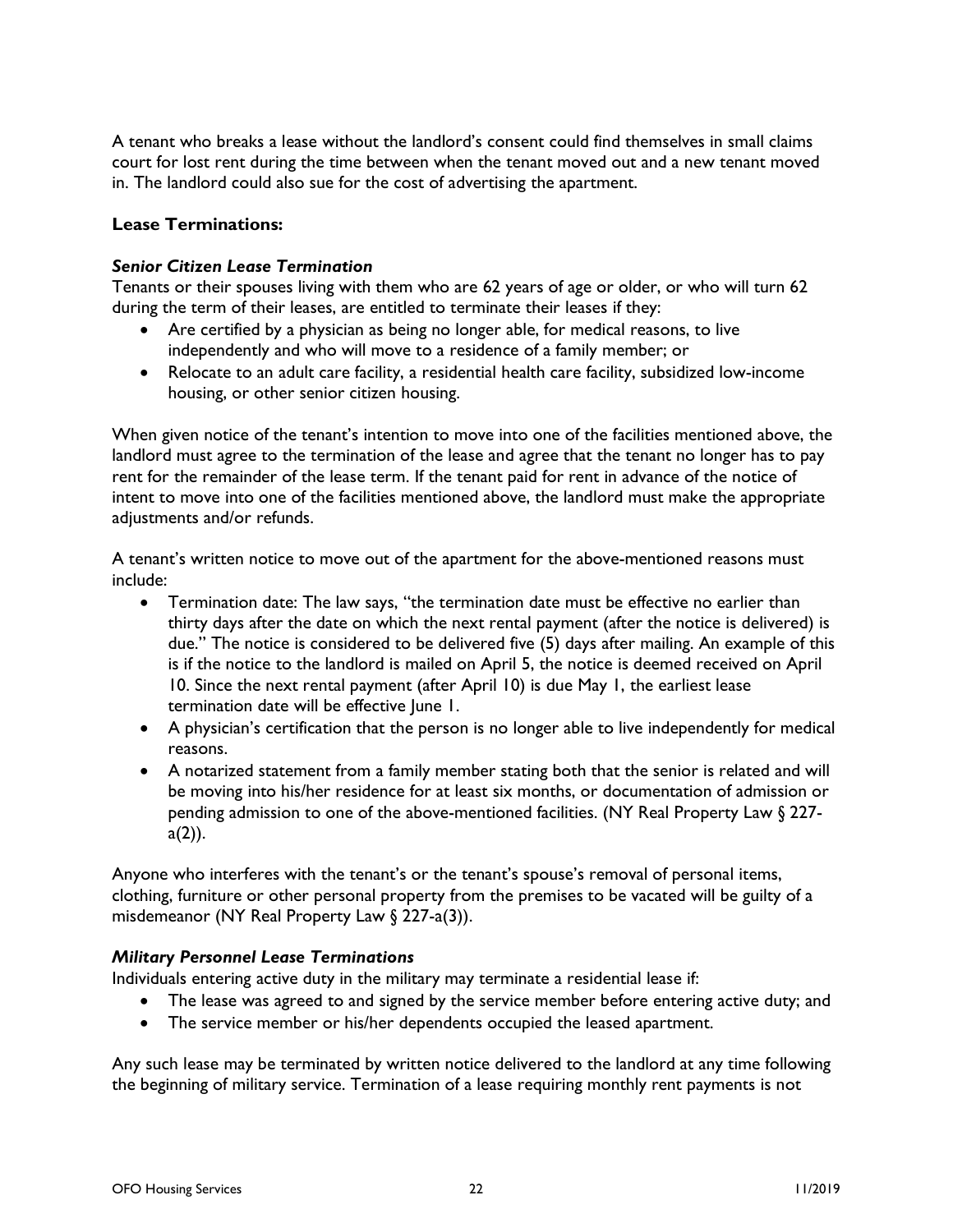effective until 30 days after the first date on which the next rent payment is due (NY Military Law § 310).

## Victims of Domestic Violence Lease Terminations

A tenant with a court-issued order of protection is permitted, on ten (10) days' notice to the landlord, to seek a court order terminating the lease, and will be released from any further obligation to pay the rent after the lease is terminated. The tenant must demonstrate that there continues to be substantial risk of physical and/or emotional harm to the tenant or the tenant's child(ren) from the person covered by the order of protection if that person remains in the apartment building and that relocation would substantially reduce that risk. The tenant must first attempt to secure the voluntary consent of the landlord to terminate the lease, and if the request is denied, a court may order termination as long as all payments due under the lease through the termination date of the lease have been paid (NY Real Property Law § 227-c).

#### Persons with Disabilities Lease Terminations

The Fair Housing Act allows for early termination of a lease as a reasonable accommodation for a tenant with a disability under specific circumstances. There must be a connection between the request for reasonable accommodation and the person's disability. For example, if a tenant is no longer able to navigate steps and the landlord is not able to find a more suitable apartment to accommodate the tenant's disability, the tenant may terminate his/her lease early in order to move into an apartment that does not have steps.

## Constructive Eviction

Constructive eviction occurs when residential rental property is not in habitable condition, forcing the tenant to leave the property. Examples of a situation that creates an apartment that is not habitable is when a landlord refuses to provide heat or water or a severe storm knocked a tree onto the roof of the building, causing significant damage to an upstairs apartment. The inhabitable condition must be caused by no fault of the tenant.

To claim constructive eviction, the tenant must serve the landlord with written notice of the constructive eviction and provide the landlord with a reasonable amount of time to clear up the problem. It is wise to take photographs and have a Code Inspector view the property. A court will decide what is reasonable on a case-by-case basis.

If the landlord does not remedy the conditions within a reasonable amount of time, the tenant may be able to vacate the property and not be responsible for the remaining balance of the lease. The tenant must physically move out of the property and then sue for damages in civil court. The court will determine the tenant's liability, if any. Tenants who believe their situation constitutes constructive eviction should discuss the situation with an attorney before proceeding. Legal Aid Society of Mid-New York's HelpLine is available Monday - Friday, 9:00AM - 3:00PM by calling 1.877.777.6152.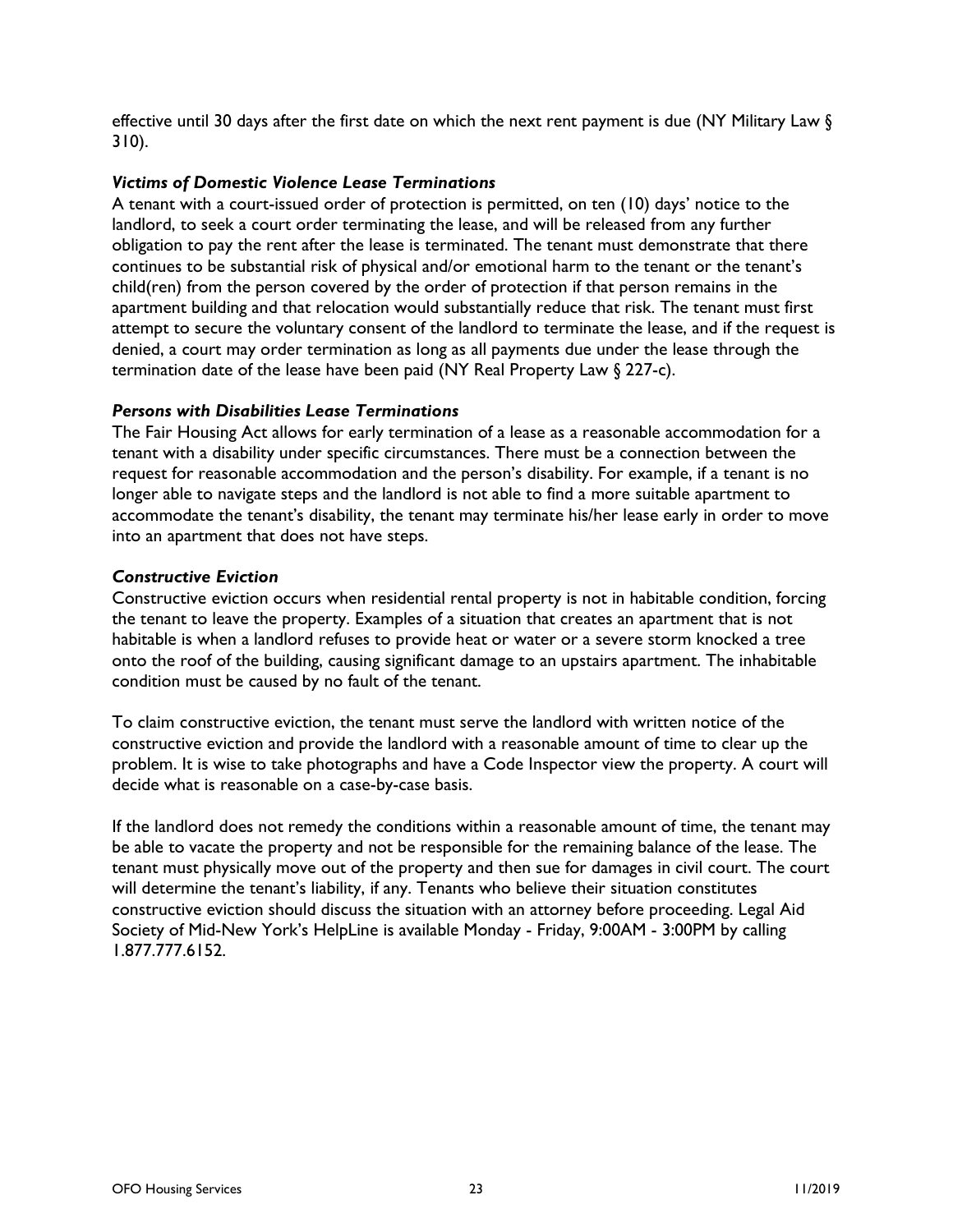## EVICTION

An eviction is an action by a city or town court. Landlords must petition a tenant to appear in court and ask the court to evict the tenant.

A landlord does not have the legal power to forcefully evict a tenant. Only a judge in a court of law can issue a ruling that will evict the tenant and only a police officer, sheriff, or constable can carry out a court ordered warrant to evict a tenant. Landlords may not take the law into their own hands and evict a tenant by use of force or unlawful means. For example, a landlord cannot use threats of violence, remove a tenant's possessions, lock the tenant out of the apartment, or willfully discontinue essential services such a heat or water. A tenant who is illegally evicted should call the local police or sheriff's department immediately. Law enforcement can get the landlord to stop the illegal action and get the tenant back in the apartment. If a landlord refuses a police order they can be arrested.

## It is wise for tenants to consult an attorney to protect their legal rights if the landlord seeks possession of the apartment.

There are multiple grounds upon which a landlord may attempt to get an eviction order. Three examples are nonpayment of rent, holdover tenancy, and objectionable tenancy:

## Nonpayment of Rent

Prior to starting a nonpayment eviction proceeding, a landlord must first make a demand for rent. The demand must be in writing and give the tenant 14 days to pay the back rent. This written demand is called a "Notice to Pay or Quit". If the tenant pays, he/she can stay. Late fees indicated in written agreements, such as the lease agreement, may be included in the demand notice (see page 14 for more information on Late Fees on Rent). If the tenant leaves, he/she must take all of his/her belongings and leave behind a completely vacant apartment. If the tenant either pays all arrears and late fees, if applicable, in full or vacates the apartment and takes all belongings, it is not necessary for the landlord to start a nonpayment eviction proceeding. If the tenant remains in the property without paying the past due rent, the landlord can file a petition and a notice of petition and have the tenant served with these papers to appear in court.

#### Holdover Tenancy

A holdover tenant is a tenant who has been given proper notice to vacate the rental property but continues to occupy the rental unit past the end date of the lease or rental agreement.

A landlord cannot physically remove a tenant, but he can have papers served on the tenant to appear in court as a holdover tenant. The court would then decide when the tenant has to move out and how much rent is to be paid.

NOTE: Tenant Liability in Holdover – If a tenant gives proper notice of his/her intent to move out and does not leave at the time and date specified in the notice, the landlord may ask for double rent. Double rent must be paid in the same manner as when paying a single month's rent. Landlords may sue in court for this amount (NY Real Property Law, § 229).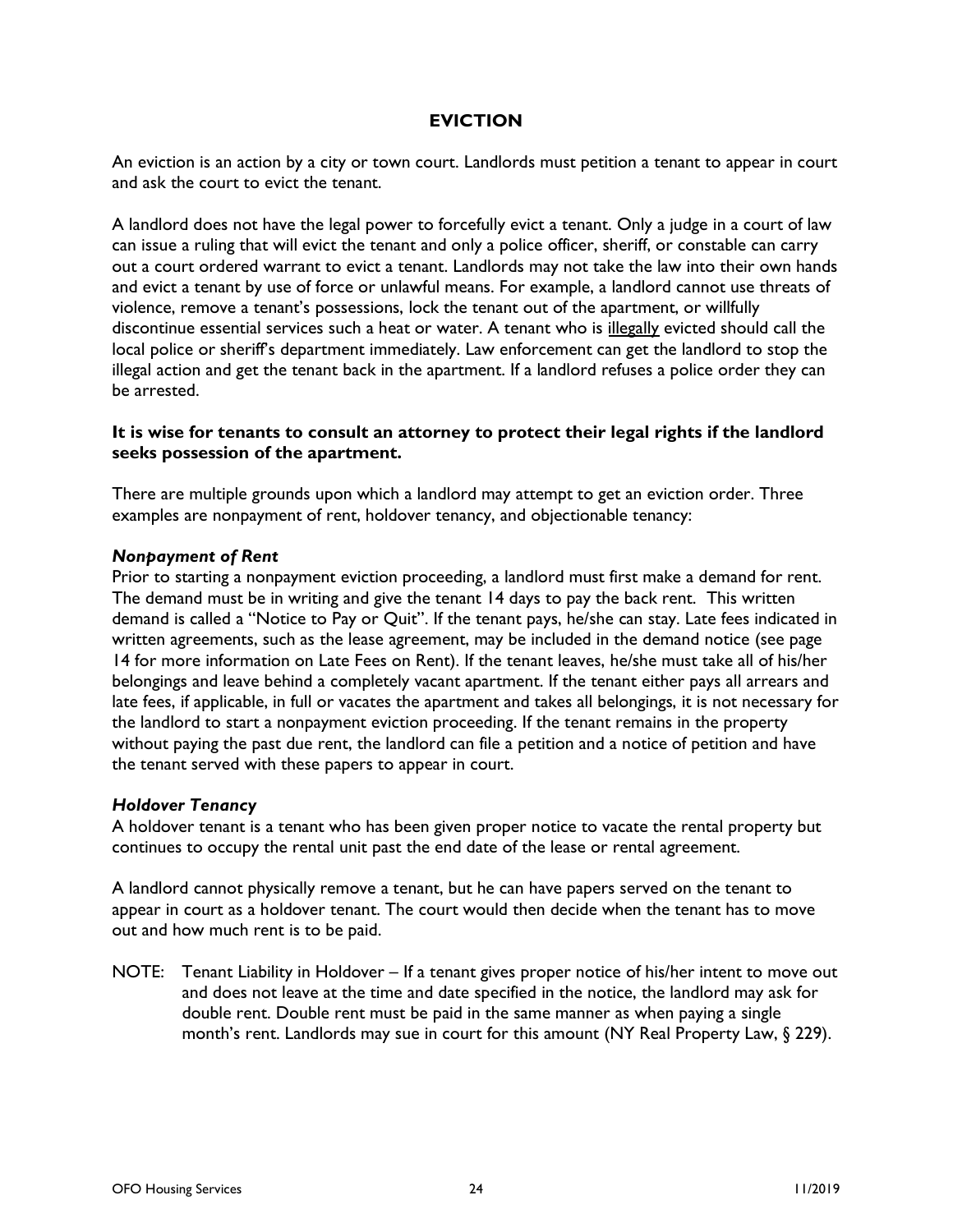## Objectionable Tenancy

An objectionable tenancy eviction involves a tenant whose behavior is undesirable. Some examples would include violation of terms of a lease or rental agreement, damage to the property, disruption of the lives of other tenants or neighbors, and/or violation of the law on the property. For this type of eviction there must be a written lease. The lease also must have a termination clause giving the landlord the right to send a notice to a tenant, which terminates the tenancy, based on objectionable conduct. Such conduct must be frequent and continuous. If the tenant does not move by the date specified in the notice, the landlord can take the tenant to court for Holdover Tenancy, as described previously.

## Eviction Caused by Foreclosure

Tenants have special protections in the event the landlord is faced with foreclosure of the rental property in which the tenants reside.

In 2009, Congress passed the Protecting Tenants at Foreclosure Act (PFTA). This legislation requires that leases remain in place in the event of a foreclosure. The tenant can remain in the rental unit until the end of the lease. Month-to-month tenants are entitled to a 90-day notice before having to move out.

PFTA provides an exception for a buyer who purchases the rental property in a foreclosure sale and intends to live in the property. A buyer who intends to occupy the property may terminate any existing lease with a 90-day notice. A tenant who has a written lease and who has to move out so that new owners can move in may decide to sue his/her former landlord. A landlord is legally bound to deliver the rental unit for the entire terms of the lease. This duty is known as the Covenant of Quiet Enjoyment. A landlord who defaults on his mortgage of the rental property which results in foreclosure and the tenant's loss of the lease violates this covenant. The tenant can sue for the damages this causes. Tenants who find themselves in this situation should consult and attorney before proceeding with a lawsuit.

Importantly, the PFTA cannot block any state law that is more generous to tenants. These protections apply to private market rentals, including rental units occupied by tenants who receive Housing Choice Voucher Program (Section 8) benefits.

The State of New York requires the foreclosing party to notify tenants of an impending foreclosure through a notice delivered by both certified and first-class mail. New York State law grants tenants' protections in addition to those provided by the federal PFTA. Specifically, the law protects tenants in properties that were financially disposed of through other means, such as a short sale or deed in lieu of foreclosure if the property is transferred during the process of a foreclosure proceeding.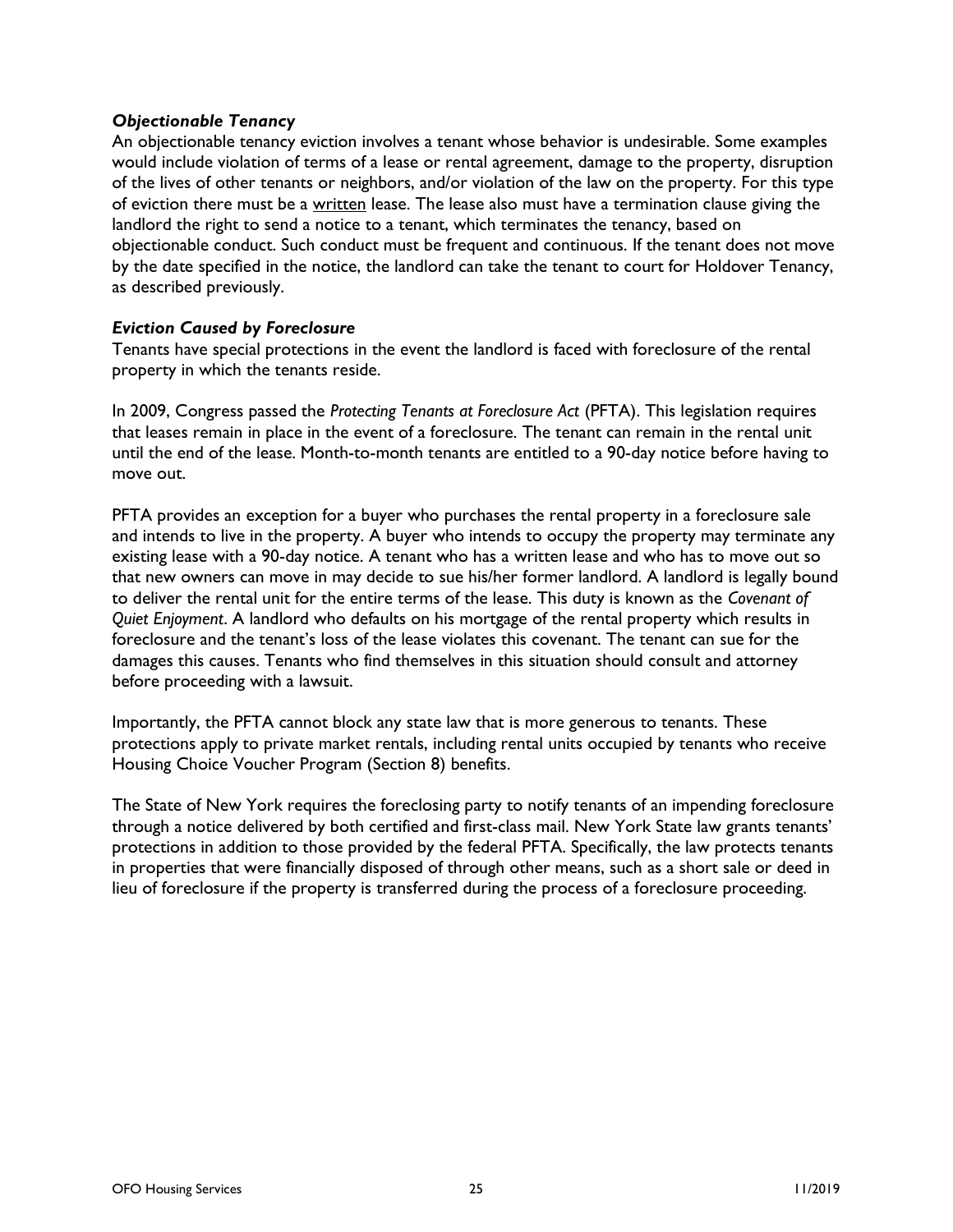## GOING TO COURT (For Eviction Proceedings)

Tenants must be served with a Petition and a Notice of Petition before they can be required to go to court. These papers must be served on the tenant at least ten (10) but no more than seventeen (17) days before the court hearing. The petition gives the reason for the eviction and must be signed by the landlord and notarized. The Notice of Petition gives the date, time, and location of the court appearance and is signed by the court clerk. A third party, not the landlord, must serve the tenant with these papers. Tenants can be served directly (papers handed directly to the tenant) or indirectly if the tenant was not at home when the server came. Papers can be attached to the entrance door of the apartment, put under the door, or given to a family member or someone else of age and discretion in the tenant's household.

Tenants should always appear in court on the date and time given. The only exception would be in cases of emergency. A tenant who has an emergency should call the court at least one business day before the court date. If the tenant does not appear in court and the court date has not been cancelled due to an emergency, the judge will grant an immediate Warrant of Eviction. In other words, a court enforcer will serve the Warrant on the tenant which will require the tenant to vacate the rental property in fourteen (14) days from the date the Warrant was issued.

Personally appearing in court gives the tenant a chance to tell his/her side of the story. If the tenant is present, it is very likely that a judge will consider the tenant's ability to find another place to live before giving a date to be out of the apartment.

If the tenant pays the full amount of rent due to the landlord at any time before or during the scheduled court date, the landlord must accept it and the eviction proceedings will cease. Tenants should make sure to get a written receipt from the landlord to prove that the full amount of rent due was paid (see Rent Receipts, page 13).

Tenants who think they might be facing eviction are encouraged to contact the Legal Aid Society of Mid-New York's Legal Helpline at 1.877.777.6152 and ask to speak with an attorney about eviction.

## Suggested Defenses in Eviction Proceedings:

## Non-payment of Rent Defenses

- Appearing in court with the full rent payment will likely result in the case being dismissed. If the tenant pays the full amount of rent due to the landlord at any time before the schedule court date, the landlord must accept it and the court proceeding with be unnecessary;
- If there are severe code violations in the apartment and the tenant offers proof that the landlord has been notified, it may be possible to get a ruling that rent can be withheld;
- If the tenant was advised by an attorney to withhold rent, the tenant should bring proof of the severe code violations and proof that full rent amount owed is being held in an account or other form of savings;
- If the tenant is receiving public assistance and Otsego County DSS is withholding the rent money due to severe code violations, the tenant should bring a copy of the letter from DSS stating that the agency is withholding the rent from the landlord until repairs are made.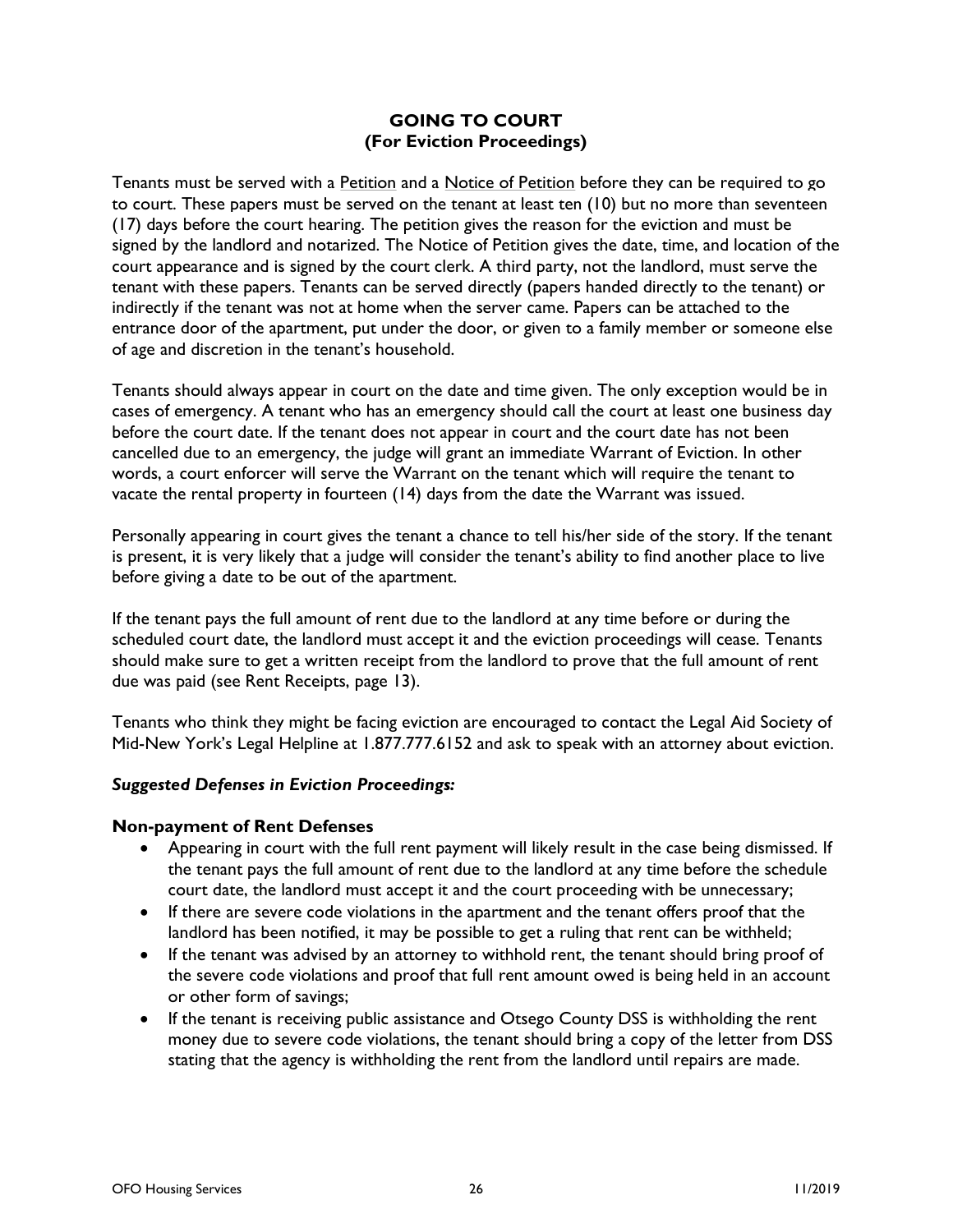## Holdover Tenant Defense

The tenant should provide proof in court if:

- the tenant can show that the landlord did not give him/her proper notice to move in a month-to-month tenancy; or
- did not give the tenant the notice to move, as required in a written lease agreement.

A tenant who is given a notice to move by the landlord or notice that the lease will not be renewed within one year (12 months) of when a "Notice and Order" was received from a Code Inspector listing code violations may be able to claim that the landlord is retaliating against the tenant as a defense for remaining in the apartment (see Retaliation, page 15).

## Court Decisions

When the tenant and the landlord appear in court, the judge will listen to both the tenant and the landlord briefly and then make a decision. The three (3) basic decisions, eviction, no eviction, and stay of eviction are described below:

## Eviction

Eviction occurs when the judge rules in favor of the landlord. A Warrant of Eviction is issued, signed by the judge, and enables the local law enforcement agency (e.g. sheriff, police, town constable) to remove the tenant from the property. As of June 2019, there is a mandatory 14-day waiting period between the time the tenant is served with the Warrant of Eviction and when the tenant may be removed from the premises by the local law enforcement agency.

The law enforcement agency is required to give a written 14-day notice to the tenant prior to any physical removal. Law enforcement will serve a copy of the Warrant along with the notice. The 14 day period, once the Warrant and Notice have been served, runs uninterrupted: weekends and holidays are counted. The Warrant and Notice must be served between sunrise and sunset (daylight hours). Eviction warrants cannot be served on a Saturday, Sunday or other Sabbath.

In cases where tenants leave possessions behind when they vacate an apartment following an eviction, the law enforcement agency and the landlord will discuss storage options. Tenants are strongly encouraged to set up a date to retrieve possessions with the landlord. It is illegal for a landlord to throw a tenant's possessions out or to refuse to give them to the tenant until all rent due is paid. Generally, a judge will not require a landlord to hold a tenant's possessions for more than 30 days from the date of eviction.

NOTE: Effective June 2019, in cases of eviction for Objectionable Tenancy (see page 25 of this document) in which the landlord states the tenant has broken the rules of the lease, the court must delay eviction for 30 days to allow the tenant to fix the problem (Statewide Housing Stability and Tenant Protection Act of 2019, § 753(4)).

## Tenants who are evicted and need emergency housing should contact Opportunities for Otsego's Emergency Housing office at 607.433.8335 or 607.433.8318 (24/7 hotline) for information about accessing available housing options.

## No Eviction

No eviction occurs when a judge rules in favor of the tenant. The matter is then dismissed and the tenant remains in possession of the apartment/rental unit.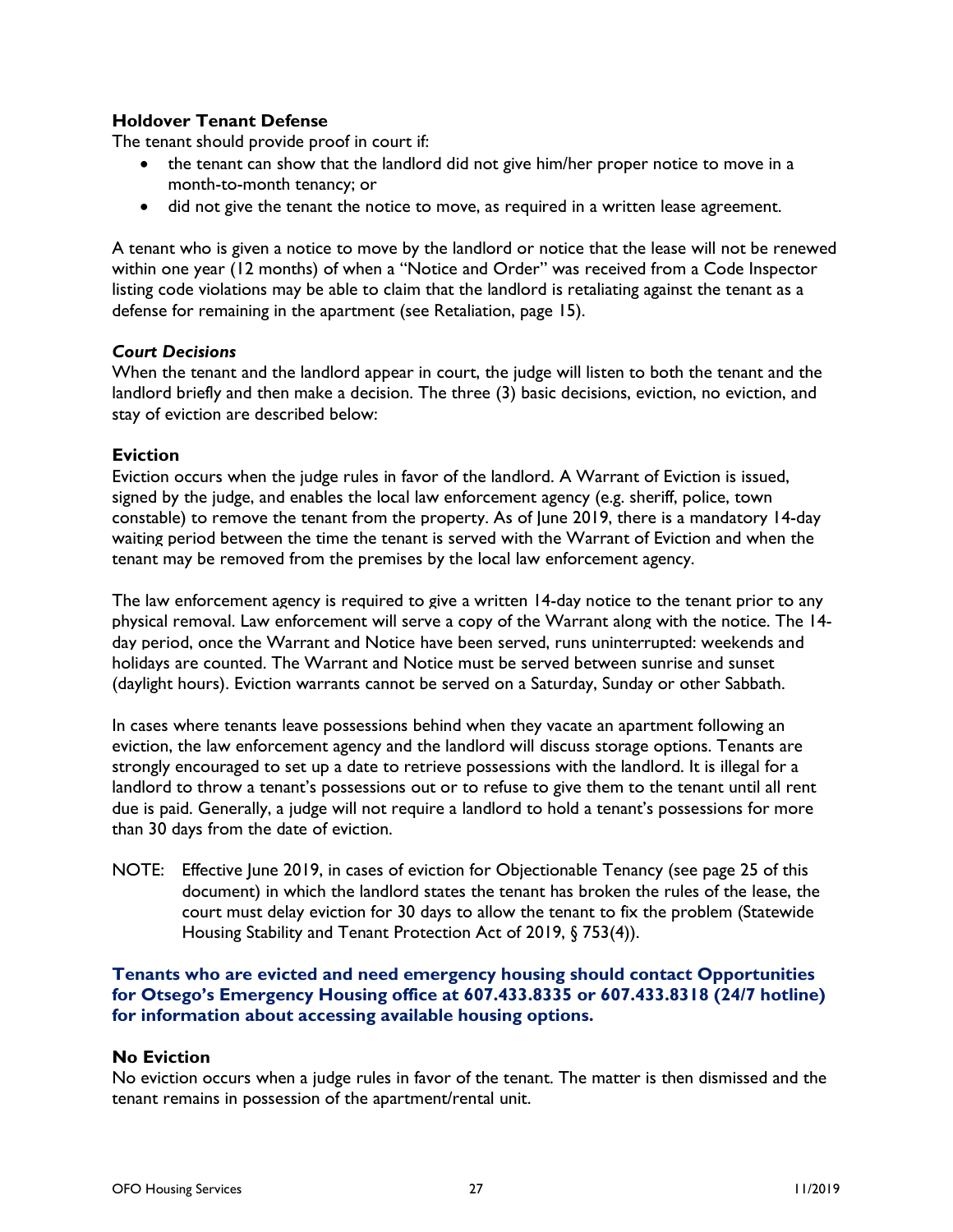## Stay of Eviction

A judge may grant a "stay" of eviction by delaying the issuing of a warrant if a tenant meets certain conditions within a period of time set by the court. For example, if the tenant appeared in court on September 10 for nonpayment of rent, a judge could give the tenant until September 20 to pay the rent. If the rent is not paid by that date, then a Warrant of Eviction will likely be issued.

Additionally, under Real Property And Proceedings Law (RPAPL), section 753, the court, on application of the tenant, may stay the issuance of a warrant and also stay any execution to collect the costs of the proceeding for a period of not more than one year if:

- It appears that the premises are used for dwelling purposes;
- The tenant's application was made in good faith;
- The applicant cannot find and secure suitable premises within the neighborhood similar to those occupied by the applicant; and
- The applicant made reasonable efforts to secure such other premises; or
- That by reason of other facts it would cause hardship to the applicant or the applicant's family if the stay were not granted.